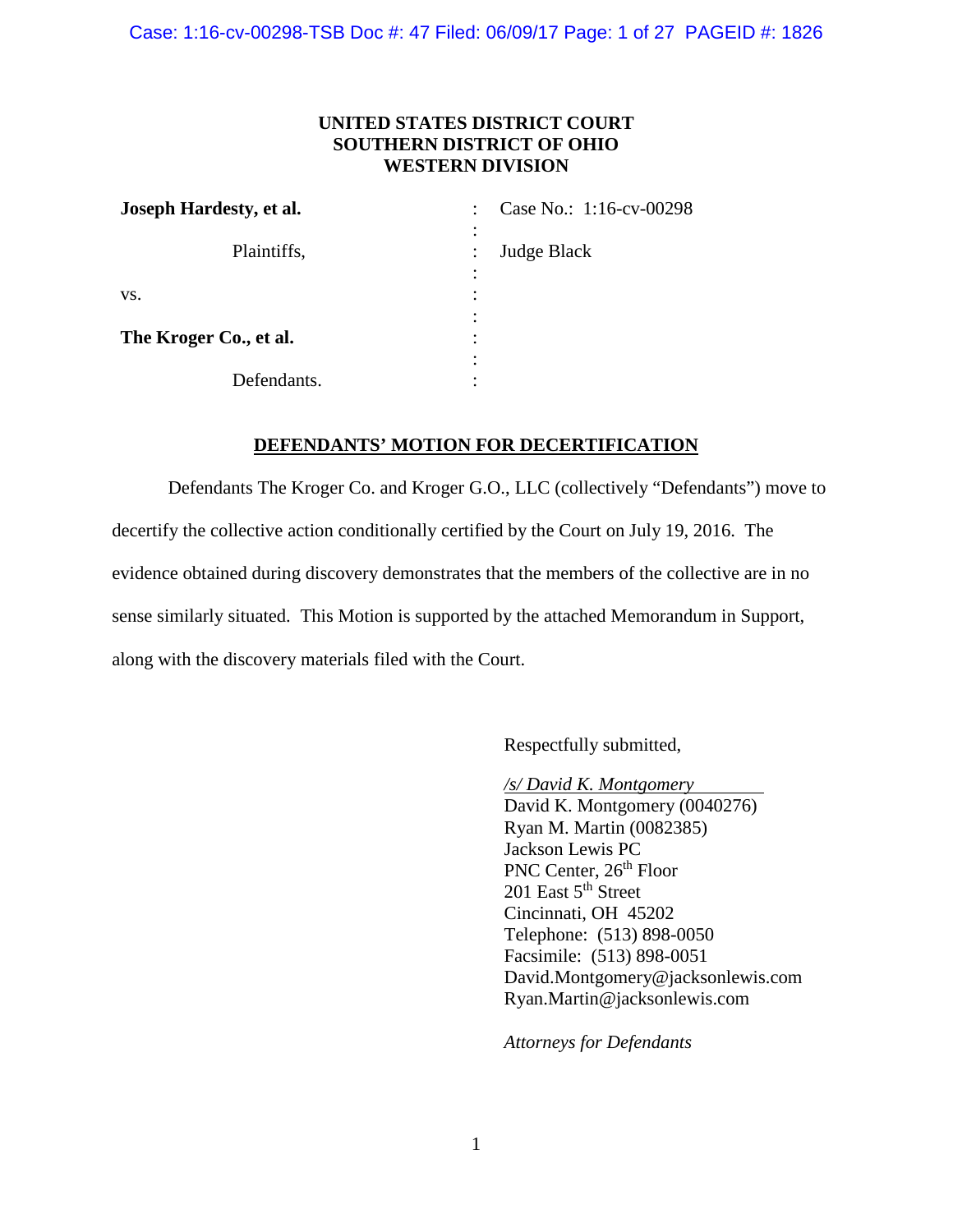Case: 1:16-cv-00298-TSB Doc #: 47 Filed: 06/09/17 Page: 2 of 27 PAGEID #: 1827

# **UNITED STATES DISTRICT COURT SOUTHERN DISTRICT OF OHIO WESTERN DIVISION**

| Joseph Hardesty, et al. | Case No.: 1:16-cv-00298 |  |
|-------------------------|-------------------------|--|
| Plaintiffs,             | <b>Judge Black</b>      |  |
| VS.                     |                         |  |
| The Kroger Co., et al.  | ٠                       |  |
| Defendants.             |                         |  |

# **DEFENDANTS' MEMORANDUM IN SUPPORT OF MOTION FOR DECERTIFICATION**

# **TABLE OF CONTENTS**

| I.  |           |                                                                                                                                                                                                             |  |  |
|-----|-----------|-------------------------------------------------------------------------------------------------------------------------------------------------------------------------------------------------------------|--|--|
| II. |           |                                                                                                                                                                                                             |  |  |
|     | A.        | Kroger Establishes CoRE To Recruit In-Store, Customer Service Positions On A                                                                                                                                |  |  |
|     | <b>B.</b> | Named and Opt-In Plaintiffs Provide Contradictory - And In Some Cases Polar<br>Opposite - Testimony Regarding The Key Factors Related To The Administrative                                                 |  |  |
|     |           | 1.<br>Named And Opt-In Plaintiffs Give Diametrically Opposed Testimony<br>Regarding The Extent They Exercise Discretion and Independent<br>Judgment In Selecting And Evaluating Candidates For In-Store     |  |  |
|     |           | Named And Opt-In Plaintiffs Contradict Each Other Regarding Whether<br>2.<br>They Have The Discretion To Directly Communicate With Store<br>Hiring Personnel To Discuss And Continuously Improve The Hiring |  |  |
|     |           | Testimony From Named And Opt-In Plaintiffs Varies With Respect To<br>3.<br>Whether They Developed and Implemented "Sourcing" Strategies To                                                                  |  |  |
|     |           | Named And Opt-In Plaintiffs Have Varying Job Duties Related To<br>4.<br>Analyzing Internal Processes To Improve Efficiencies And Change The                                                                 |  |  |
|     |           | Named And Opt-In Plaintiffs Differ With Respect To Whether They<br>5.                                                                                                                                       |  |  |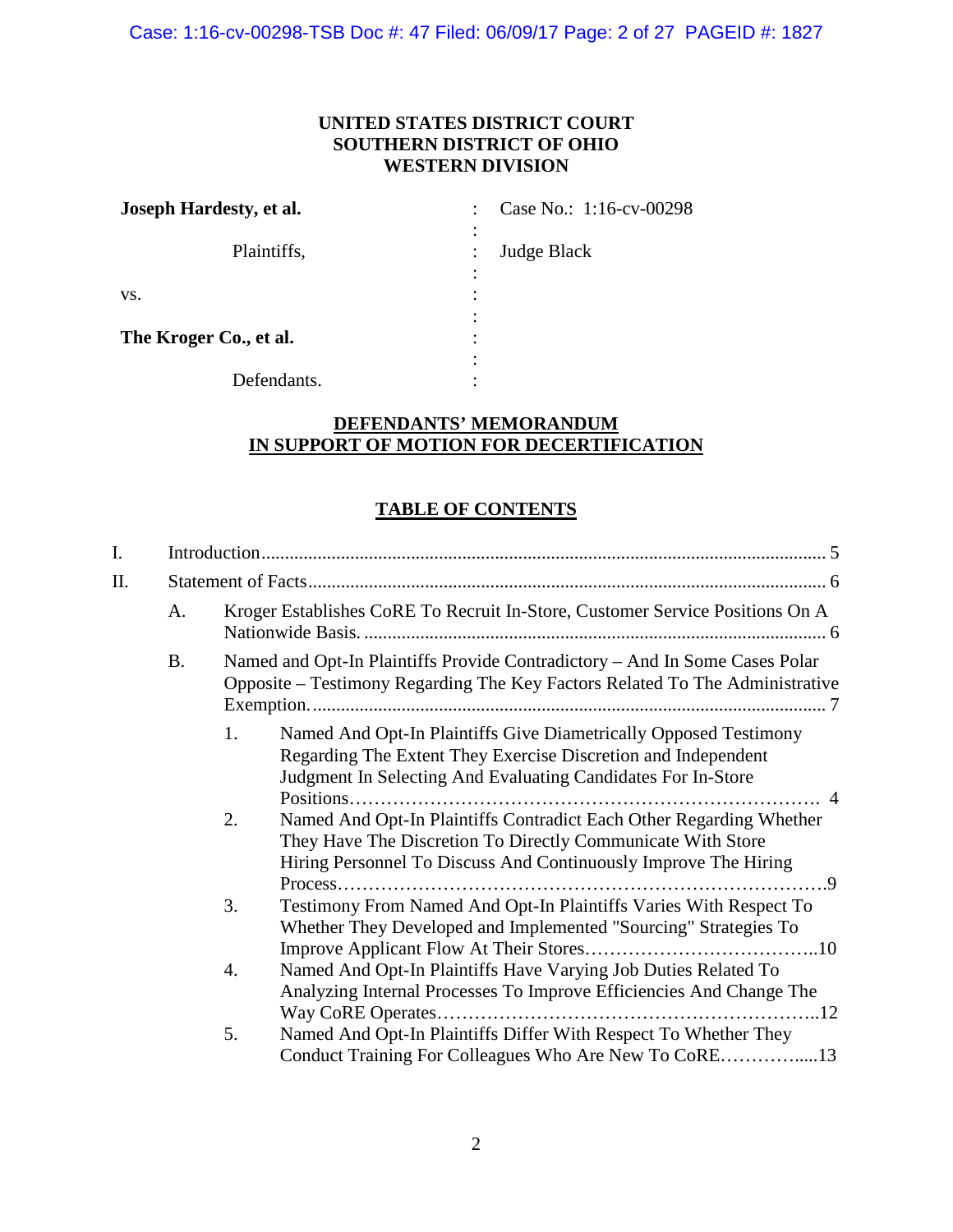| III. |                 |                                                                                                                                                                                                                                                                                                                                                                                                                                                                                                                                                                                                                                                                                                                                                                                                                                                                                                                                                                               |
|------|-----------------|-------------------------------------------------------------------------------------------------------------------------------------------------------------------------------------------------------------------------------------------------------------------------------------------------------------------------------------------------------------------------------------------------------------------------------------------------------------------------------------------------------------------------------------------------------------------------------------------------------------------------------------------------------------------------------------------------------------------------------------------------------------------------------------------------------------------------------------------------------------------------------------------------------------------------------------------------------------------------------|
|      | A.              | Plaintiffs Bear The Burden To Show That All Members Of The Collective Are                                                                                                                                                                                                                                                                                                                                                                                                                                                                                                                                                                                                                                                                                                                                                                                                                                                                                                     |
|      |                 | The similarities necessary to maintain a collective action must extend "beyond the mere<br>facts of job duties and pay provisions." Morgan v. Family Dollar Stores, Inc., 551 F.3d 1233,<br>1260 (11th Cir. 2008). Plaintiffs must establish not just that they "suffer from a single policy"<br>but also that "proof of that policy or conduct in conformity with that policy proves a violation as<br>to all the plaintiffs." See Gentrup v. Renovo Servs., LLC, 2010 U.S. Dist. LEXIS 143203 at                                                                                                                                                                                                                                                                                                                                                                                                                                                                            |
|      |                 | Courts consider three factors in resolving a motion for decertification: (1) the factual and<br>employment settings of the individual class members, (2) the different defenses to which the<br>class members may be subject on an individual basis, and (3) the degree of fairness and<br>procedural impact associated with certifying the action as a collective action. Frye v. Baptist<br>Mem. Hosp., Inc., 2012 U.S. App. LEXIS 17791, *7-8 (6th Cir. 2012) (citing O'Brien v. Ed                                                                                                                                                                                                                                                                                                                                                                                                                                                                                        |
|      | <b>B.</b>       | The Administrative Exemption Analysis Required In This Case Involves An<br>Individualized Inquiry That Is Not Suited For Collective Treatment 19                                                                                                                                                                                                                                                                                                                                                                                                                                                                                                                                                                                                                                                                                                                                                                                                                              |
|      |                 | The only way to determine whether any individual recruiter does not meet the<br>administrative exemption is to make an individualized examination into "what an employee<br>actually does on a day to day basis." Ale v. Tenn. Valley Auth., 269 F.3d 680, 688 (6th Cir.<br>2001) (emphasis in original); see also 29 C.F.R. § 541.2 (the exempt status of any particular<br>employee "must be determined on the basis of whether the employee's salary and duties meet the<br>requirements of the regulations"). In this case, members of the collective disagree about whether<br>they exercised full or no discretion in selecting "best fit" candidates for in-store roles and other<br>issues critical to determining whether recruiters fall within the administrative exemption. See,<br>e.g., Perry v. Randstad Gen. Partner (US) LLC, 2015 U.S. Dist. LEXIS 61822 at *8 (E.D. Mich.<br>May 12, 2015). As a result, the collective action should be decertified 18-19 |
|      | $\mathcal{C}$ . |                                                                                                                                                                                                                                                                                                                                                                                                                                                                                                                                                                                                                                                                                                                                                                                                                                                                                                                                                                               |
|      |                 | Named and Opt-In Plaintiffs' Factual and Employment Settings Are<br>1.                                                                                                                                                                                                                                                                                                                                                                                                                                                                                                                                                                                                                                                                                                                                                                                                                                                                                                        |
|      |                 | In a misclassification case, a consideration of "disparate factual and employment"<br>settings" includes consideration of differences in individual employees' job duties and<br>responsibilities. Bearden v. AAA Auto Club South, Inc., 2013 U.S. Dist. LEXIS 44075 at **24-<br>25 (W.D. Tenn. Mar. 18, 2013). "[J]ob duties are relevant to the similarly situated inquiry<br>because job duties relate to whether [potential class members] were correctly classified as<br>exempt from the FLSA's overtime requirements." Wade v. Werner Trucking Co., 2012 U.S.                                                                                                                                                                                                                                                                                                                                                                                                          |

Dist. LEXIS 156257, \*11 (S.D. Ohio Oct. 31, 2012) (internal quotations and citation omitted). And, "[i]n ultimately determining whether an employee is exempt from the FLSA, the Court must focus on 'the actual day-to-day activities of the employee rather than more general job descriptions contained in resumes, position descriptions, and performance evaluations.'" *Id.* at \*15 (citing *Schaefer v. Indiana Michigan Power Co.*, 358 F.3d 394, 400 (6th Cir. 2004))……. 19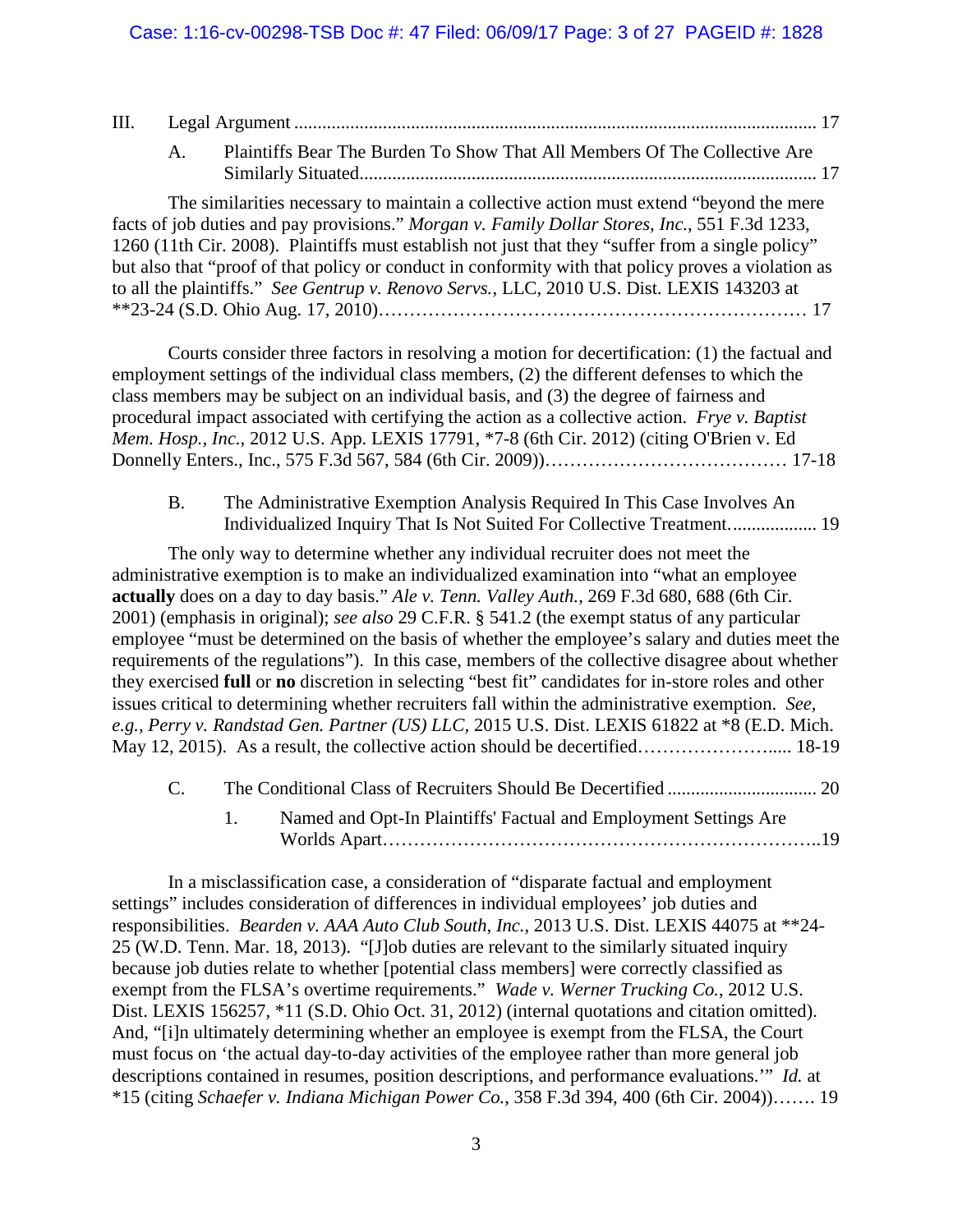Here, the differences among members of the collective are night and day. In fact, this case presents the Court with a situation nearly identical to *Hill v. R&L Carriers*, 2011 U.S. Dist. LEXIS 27997 (N.D. Cal. March 3, 2011), where named plaintiff's testimony regarding how he exercised his job duties was directly contradicted by an opt-in plaintiff and varied from additional opt-ins. The court in *Hill* decertified the collective action because "some City Dispatchers exercised more discretion than others." The same is true in this case, where named and opt-in plaintiffs have given diametrically opposed testimony regarding the most critical issues related to Kroger's liability under the FLSA…………………………………………. 20-22

> 2. Defendants' Individualized Defenses Preclude Collective Treatment of Plaintiffs' Claims…………………………………………………………22

In a misclassification case in which different potential class members perform different job duties, an employer "will have highly individualized defenses to the various claims." *Oetinger v. First Residential Mortg. Network, Inc.*, 2009 U.S. Dist. LEXIS 61877, at \*10 (W.D. Ky. July 15, 2009). In such circumstances, "[u]sing representative proof is problematic" if for every instance in which an opt-in plaintiff reported that he used no discretion and independent judgment there is an alternative response to the contrary. *See, Johnson v. Big Lots Stores, Inc.*, 561 F. Supp. 2d 567, 586 (E.D. La. 2008). This is exactly the case here, where named and opt-in Plaintiffs have testified to varying levels of discretion and independent judgment based on their particular circumstances and, as a result, Kroger's administrative exemption defense would have to be analyzed separately with respect to each individual…………………………………... 22-23

> 3. Fairness and Judicial Economy Disfavor Collective Treatment of Plaintiffs' Claims…………………………………………………………24

Considerations of fairness and judicial economy would be harmed, not advanced, should this matter proceed as a collective action. The potential benefits associated with collective actions are negated in an administrative exemption case where there is a "disparity between the duties, responsibilities, and amount of work performed by individuals" because a court would not be able to determine whether the exemption applies to the collective as a whole "and the individualized determinations may result in higher costs to plaintiffs." *Oetinger*, 2009 U.S. Dist. LEXIS 61877, at \*11…………………………………………………………………………… 24

Here, a trial would have enormous fairness problems because Plaintiffs cannot establish that they and all opt-ins are similarly situated. To the contrary, each litigant's right to overtime compensation under the FLSA hinges on individual experiences and an individual application of the administrative exemption to those experiences. Courts that have considered similar claims and related defenses have determined that such claims are far too individualized and cannot be managed at trial. *See, e.g., White v. Baptist Mem. Health Care Corp.*, 2011 U.S. Dist. LEXIS 52928 at \*\*40-41…………………………………………………………………………. 24-25

IV. Conclusion ........................................................................................................................ 27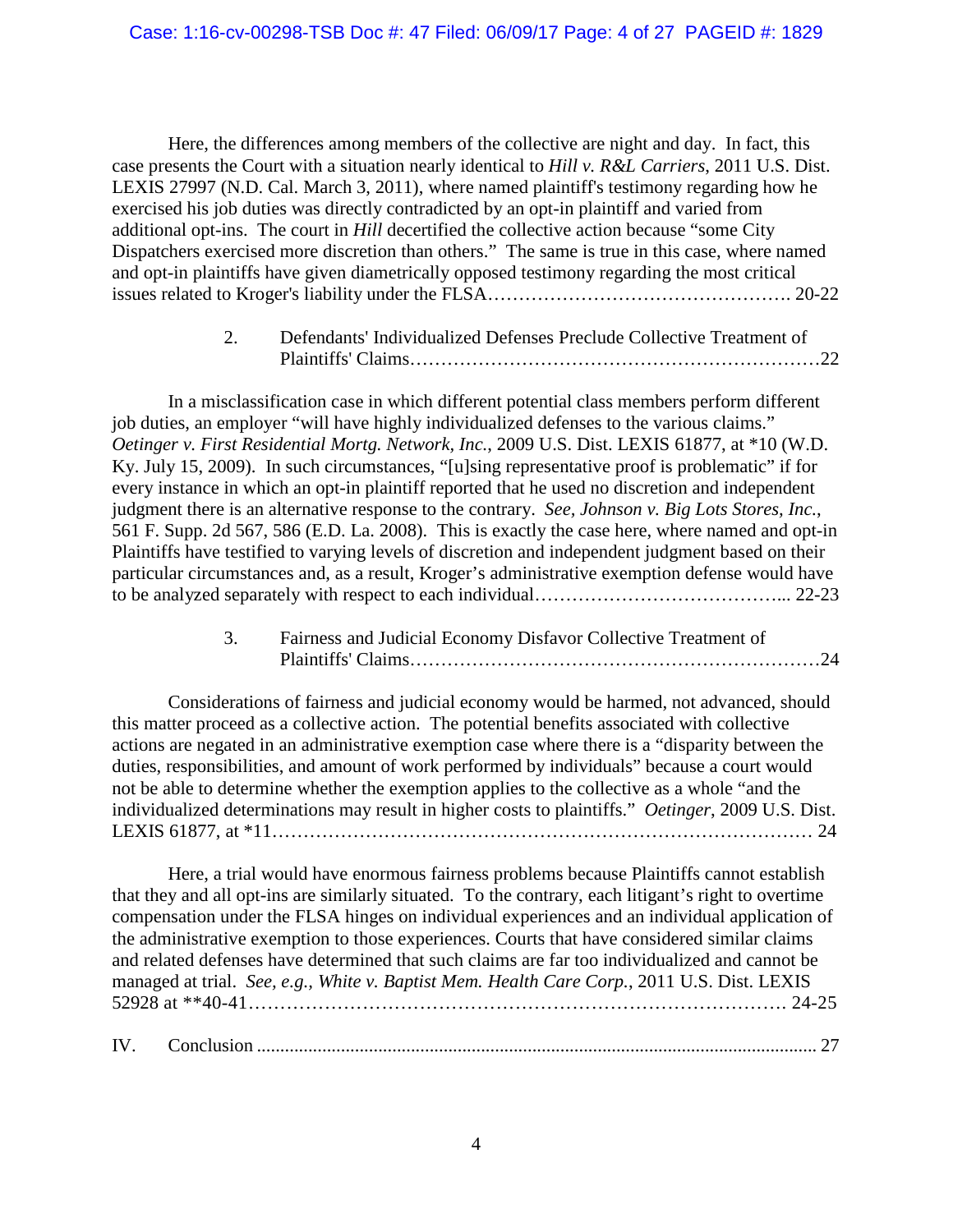## **I. Introduction**

Named Plaintiffs, former recruiters employed by Defendant Kroger G.O., LLC ("Kroger" or the "Company"), claim that they were misclassified as exempt from the FLSA's minimum wage and overtime requirements. Case law confirms that recruiters can properly be classified as exempt based on the level of discretion and independent judgment they exercise in providing employers with "best fit" candidates for available positions. Here, some named and opt-in Plaintiffs assert that they exercised **no** such discretion. Others testified that they exercised **full** discretion in recommending "best-fit" candidates to their stores. There can be no reasonable argument that Plaintiffs' claims should be resolved collectively based on this critical disparity.

The evidence obtained during discovery demonstrates that the members of the collective are in no sense similarly situated. As explained below, the sworn testimony of named and opt-in Plaintiffs both (1) contradicts the allegations in the Complaint and (2) varies dramatically with respect to critical elements associated with the application of the administrative exemption to CoRE recruiters.

These key differences are highlighted by comparing the testimony of opt-in Plaintiffs Marye Ward and Corbin Hom. Ward testified that she virtually never looked at candidate applications to determine whether to conduct a telephone interview and never rejected candidates so long as they did not use "the n-word" or otherwise cuss at her. On the other hand, Hom testified that he reviewed and rejected candidates based on his independent analysis of the content of their applications; conducted meaningful, substantive interviews to gather information he determined to be important; and rejected candidates on a daily basis using his "gut" and "intuition" based on the content of their responses to interview questions and his judgment regarding whether the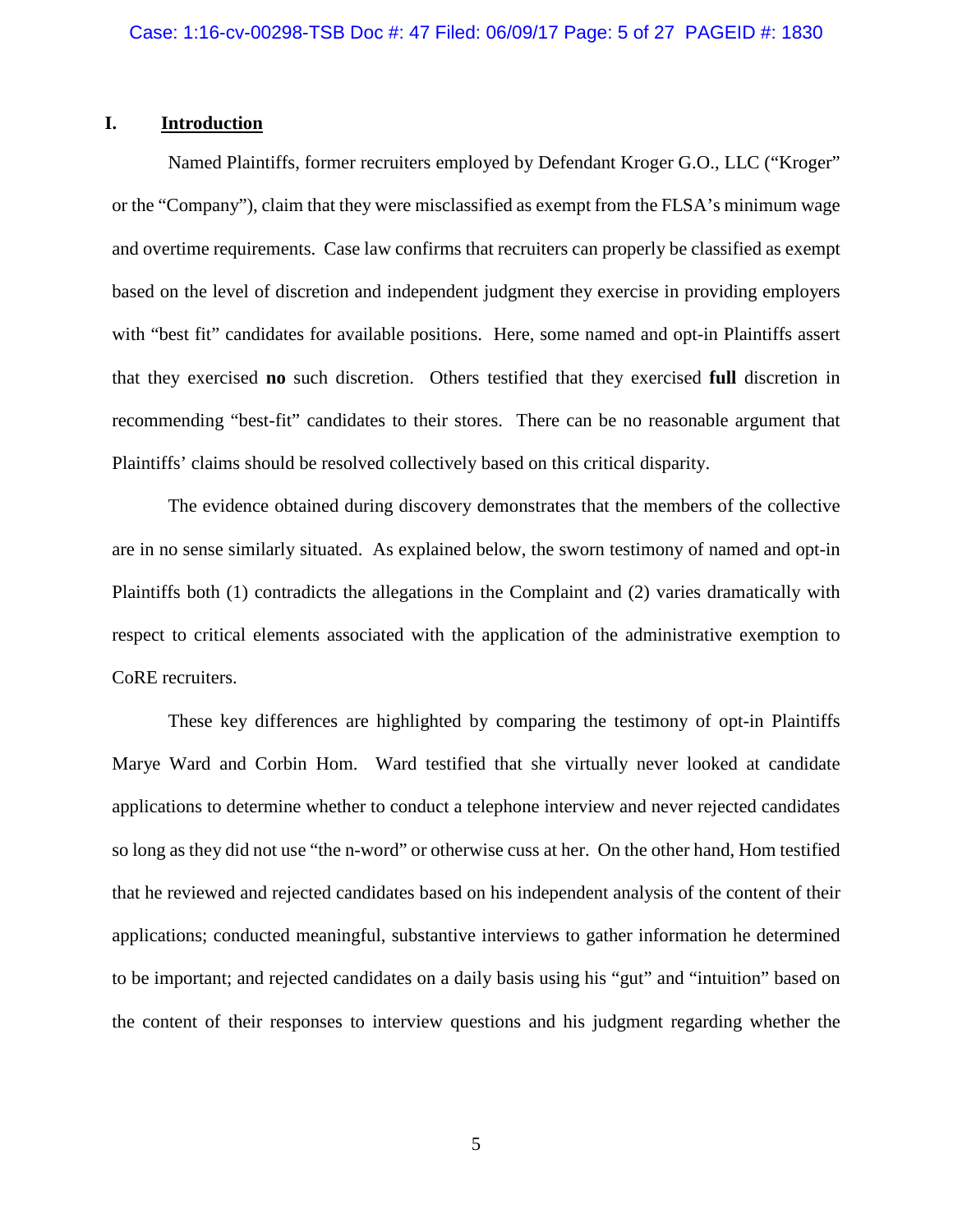### Case: 1:16-cv-00298-TSB Doc #: 47 Filed: 06/09/17 Page: 6 of 27 PAGEID #: 1831

candidates possessed the customer service qualities that were vital to the positions for which he recruited.<sup>1</sup>

These are night and day differences that preclude any reasonable argument that this case should proceed as a collective action. Moreover, these differences are echoed by other named and opt-in Plaintiffs to varying degrees. At the end of the day, Plaintiffs cannot meet the higher standard and heavier burden of proof required at this second stage of certification where job descriptions and exempt status alone are *insufficient* as bases for collective action certification. Rather, in a misclassification case such as this, the Court must look at named and opt-in Plaintiffs' *actual* day-to-day duties in order to determine whether they are similarly situated.

As a result of the extensive variations in each Plaintiffs' individual employment settings and the individualized defenses Kroger will assert, trial of the named and opt-in Plaintiffs' claims under the administrative exemption would necessarily devolve into dozens of mini-trials, which would be unmanageable for this Court and any jury. Plaintiffs have not established – and cannot establish – any common nucleus of facts that would permit a class-wide adjudication of their misclassification claim. This case, therefore, cannot proceed as a collective action.

### **II. Statement of Facts**

# **A. Kroger Establishes CoRE To Recruit In-Store, Customer Service Positions On A Nationwide Basis.**

Prior to the creation of the Center of Recruiting Excellence ("CoRE"), Kroger stores were tasked with hiring their own personnel. (Declaration of Donald "Buck" Moffett ("Moffett Dec."), ¶ 1) As Kroger's footprint continued to expand, the Company began developing a centralized recruiting operation. (*Id.*, ¶ 2) Ultimately, Kroger developed CoRE with the objective of

<sup>&</sup>lt;sup>1</sup> Other potential class members appear to agree with Hom, as only 24 out of the 171 individuals who received notice of the collective action have joined the case.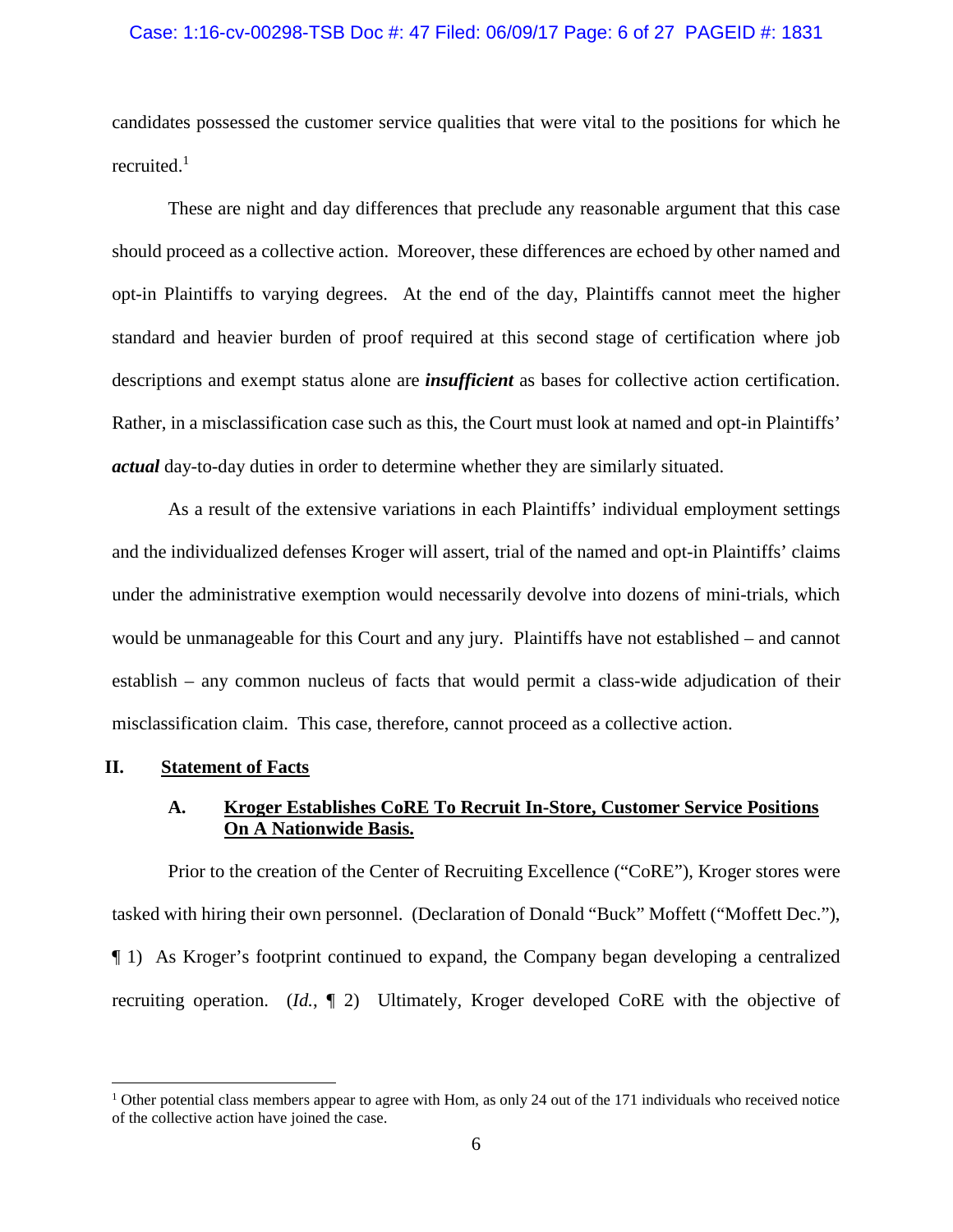### Case: 1:16-cv-00298-TSB Doc #: 47 Filed: 06/09/17 Page: 7 of 27 PAGEID #: 1832

strengthening the quality of hires into hourly store positions through a dedicated team of recruiters who would conduct an individualized assessment of candidates. (*Id.*, ¶ 3) CoRE's stated purpose is "to provide stores with the highest quality candidates, supporting our business initiatives." (*Id.*,  $\P(4)$ 

On or about October 31, 2014, Kroger began hiring full-time CoRE recruiters.<sup>2</sup> (Moffett Dec., ¶ 5) CoRE recruiters are generally responsible for selecting and identifying best-fit candidates for hourly, in-store positions in supermarket locations<sup>3</sup> across the country, developing novel approaches to solving various recruiting-related problems, and improving upon various recruiting-related practices. (Deposition of Rana Tavalali-Schiff ("Schiff Dep."), 12:21-24) Both named and opt-in Plaintiffs, however, have testified to stark differences regarding whether they had these duties and the amount of discretion and independent judgment they exercised – differences that mandate that the collective action be decertified as a matter of law.

## **B. Named and Opt-In Plaintiffs Provide Contradictory – And In Some Cases Polar Opposite – Testimony Regarding The Key Factors Related To The Administrative Exemption.**

In an effort to support their misclassification claim, named Plaintiffs alleged in their Complaint that "[a]ll recruiters follow the same process in scheduling interviews set by Kroger, and are thus fungible/interchangeable with the other Recruiters at the call center." (Complaint, Doc. 1, ¶47) Actual testimony during depositions, however, establishes that nothing could be further from the truth. To be sure, some named and opt-in Plaintiffs provided a narrow description

<sup>&</sup>lt;sup>2</sup> From approximately June 2014 to October 31, 2014, Kroger utilized KoncertIT as an intermediary between CoRE and various staffing agencies to fill recruiter positions during a "proof of concept" phase. (Moffett Dec., ¶ 6) During this "proof of concept" phase, CoRE utilized contracted recruiters to support a small portion of Kroger's operations in order to develop and implement various recruiting processes. (*Id.*, ¶ 7) Kroger provided KoncertIT with a contracted hourly rate for the contracted recruiters, but the Company does not know how KoncertIT or any other staffing agency paid its employees. (*Id.*)

<sup>3</sup> Some recruiters spend the majority of their time recruiting for General Office (administrative), pharmacy, and/or manufacturing positions that are not related to supermarket locations, raising yet another difference that supports decertification of the collective action and works against any effort by Plaintiffs to certify a Rule 23 class. (*See*  Hardesty Dep. 43:3-15; 54:18-19; 82:24-25)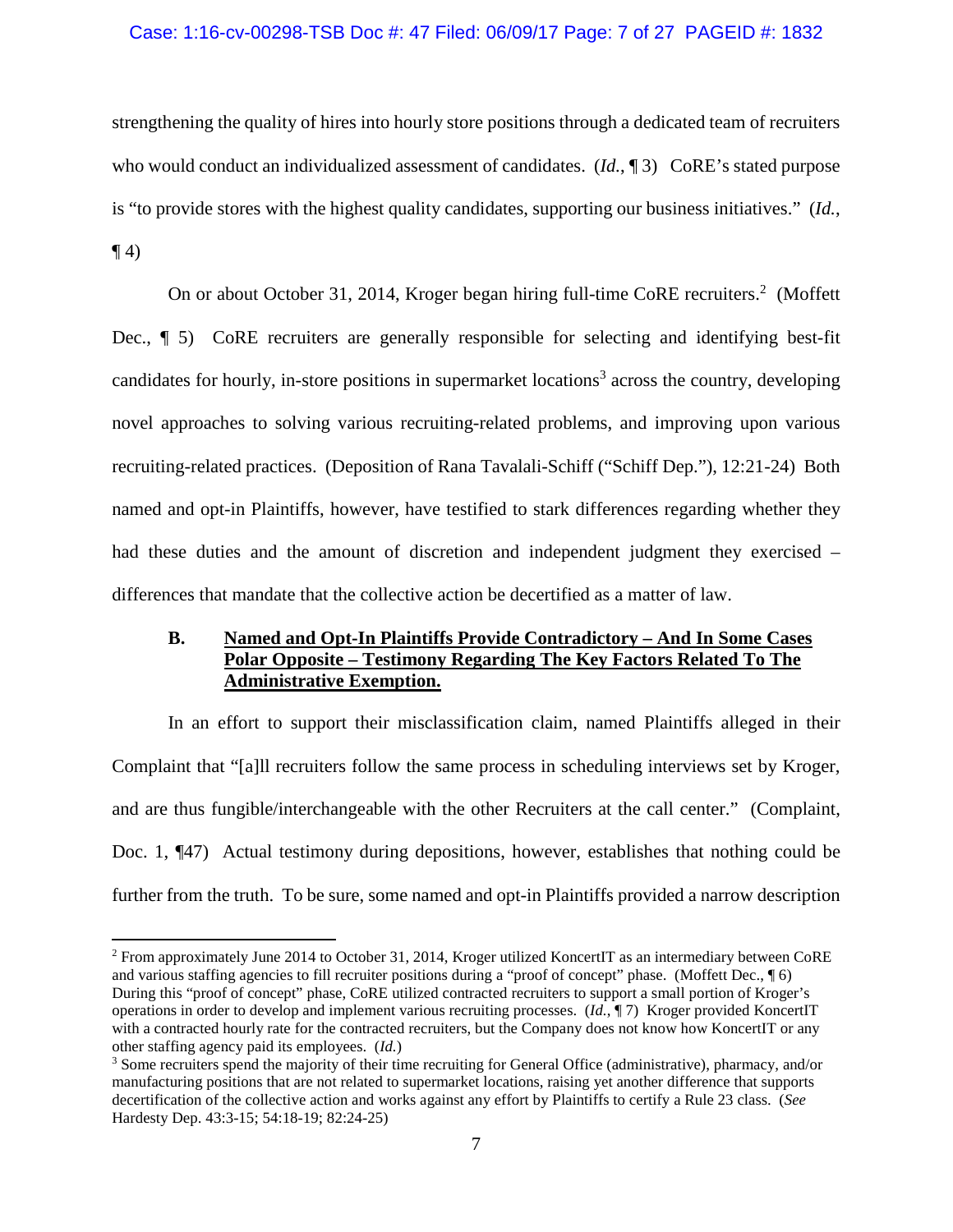### Case: 1:16-cv-00298-TSB Doc #: 47 Filed: 06/09/17 Page: 8 of 27 PAGEID #: 1833

of their job duties and stated that they exercised no discretion and independent judgment in recommending candidates for in-store positions. But other named and opt-in Plaintiffs testified that they perform significant exempt job duties and admitted that they exercised full discretion and independent judgment in selecting and evaluating candidates for vital customer service roles. These night and day differences involve several areas that are critical to an analysis of the administrative exemption, as follows.

# **1. Named And Opt-In Plaintiffs Give Diametrically Opposed Testimony Regarding The Extent They Exercise Discretion And Independent Judgment In Selecting And Evaluating Candidates For In-Store Positions.**

Named Plaintiffs Hardesty and Hickey, and opt-in Plaintiff Marye Ward, testified that they exercised little to no discretion in selecting candidates to interview for positions, interviewing candidates, and determining whether to reject candidates or recommend them for final in-store interviews. Other named and opt-in Plaintiffs have provided polar opposite testimony, which mandates the decertification of the collective action.

# **a. Members of the collective completely disagree about whether they exercised discretion and independent judgment in evaluating applications to select candidates for telephone interviews.**

Named Plaintiff Hickey testified that she did not review candidates' applications to evaluate prior work experience and that she could not recall a single occasion where she decided not to select a candidate for a telephone interview based on the candidate's application. (Deposition of Madeline Hickey ("Hickey Dep.") 89:21-25; 91:18-23) Rather, Hickey stated that she "would talk with all the candidates, or attempt to" without regard to whether the candidates' applications indicated that they were a best-fit for the position in question. (Hickey Dep. 90:3-9) Hardesty similarly testified that he "never" evaluated an application and determined that the candidate was not qualified to work at Kroger and that he "called every single application" he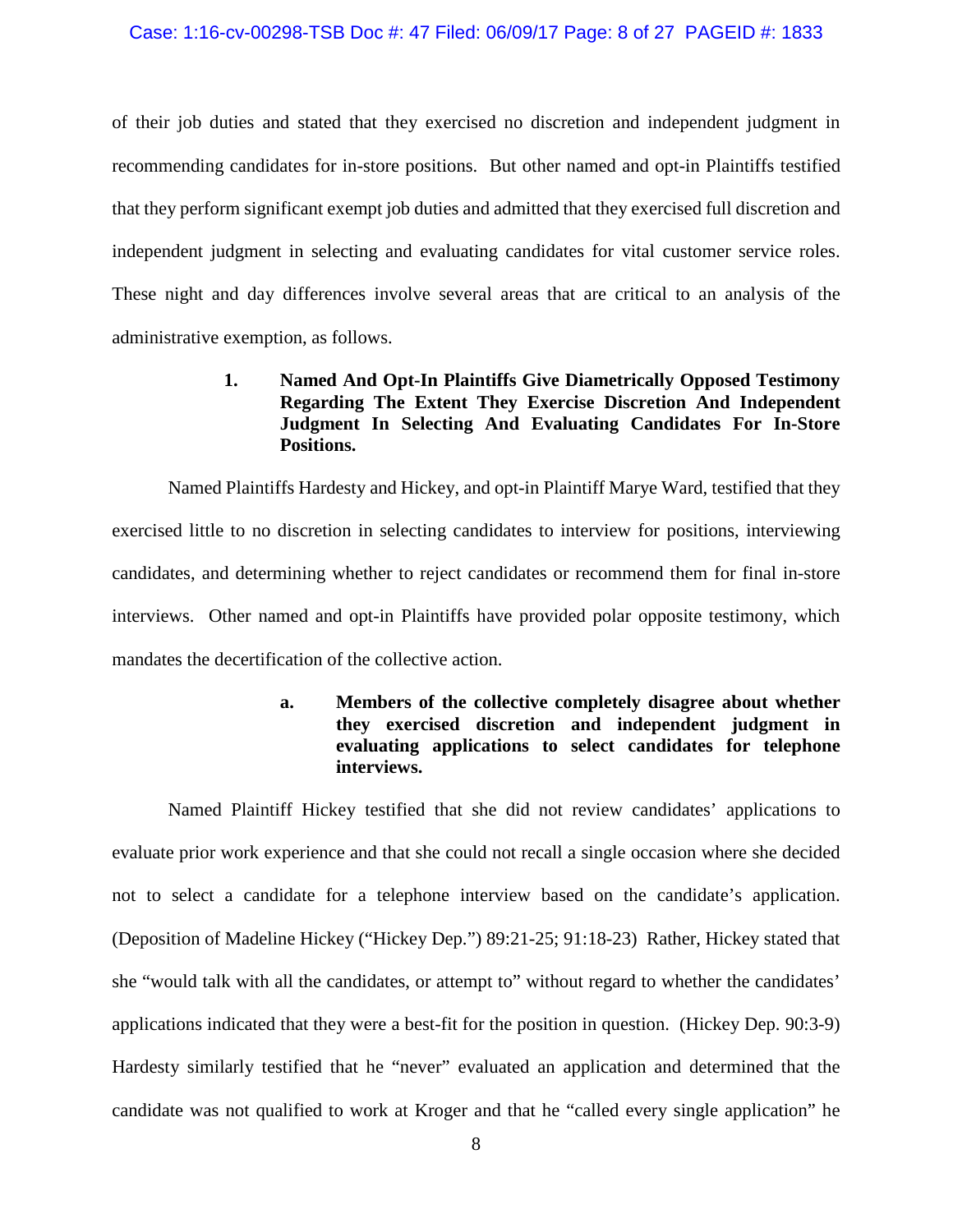#### Case: 1:16-cv-00298-TSB Doc #: 47 Filed: 06/09/17 Page: 9 of 27 PAGEID #: 1834

reviewed. (Deposition of Joseph Hardesty ("Hardesty Dep.") 86:9-14; 149:11-12) Ward also claimed that she would "just start" contacting candidates without reviewing their applications and would otherwise exercise no discretion whatsoever in selecting candidates for telephone interviews. (Deposition of Marye Ward ("Ward Dep.") 29:22-30:15; 32:8-11)

In stark contrast to this testimony, opt-in Plaintiff Kelly Rutledge testified that it was her duty to conduct an in-depth review of candidate applications to determine who to contact for telephone interviews. (Deposition of Kelly Rutledge ("Rutledge Dep.") 44:5-10; 44:15-45:16)<sup>4</sup> She paid careful attention to the candidates' education and employment histories, availability, and preferred positions throughout her employment to find best-fit candidates for the roles she recruited. (*Id.* at 34:20-35:16; 36:25-37:4; 44:15-45:16; 46:19-47:5; 49:3-6; 49:23-50:2; 53:20- 54:15; 68:7-16; 72:22-25; 77:23-78:9) Rutledge was specifically looking for "consistency" in candidates' work histories and prior experience that would make them more attractive candidates for in-store roles (e.g., prior experience working at Subway would indicate that the candidate may be a good fit to work in the deli). (*Id.* at 35:6-13) Rutledge even ranked candidates based on their application materials to determine who to contact and used her discretion and independent judgment to reject **half** of the candidates whose applications she reviewed. (*Id.* at 46:6-18; 51:2- 13; 75:18-76:4; 78:10-79:4)

Opt-in Plaintiff Corbin Hom similarly testified that he used complete discretion to evaluate candidate applications. He looked to see (1) if the candidate was in school (believing that those enrolled in school would not be as attractive to the stores because their availability would be limited); (2) what their position preferences were; (3) if their availability met the needs of the

<sup>&</sup>lt;sup>4</sup> As depositions in this matter were continuing up to the filing deadline associated with the instant Motion, the Parties have stipulated to the filing of deposition transcripts without signatures where necessary. The Parties will update the relevant deposition filings with completed signature pages and/or reporter affidavits when they are received.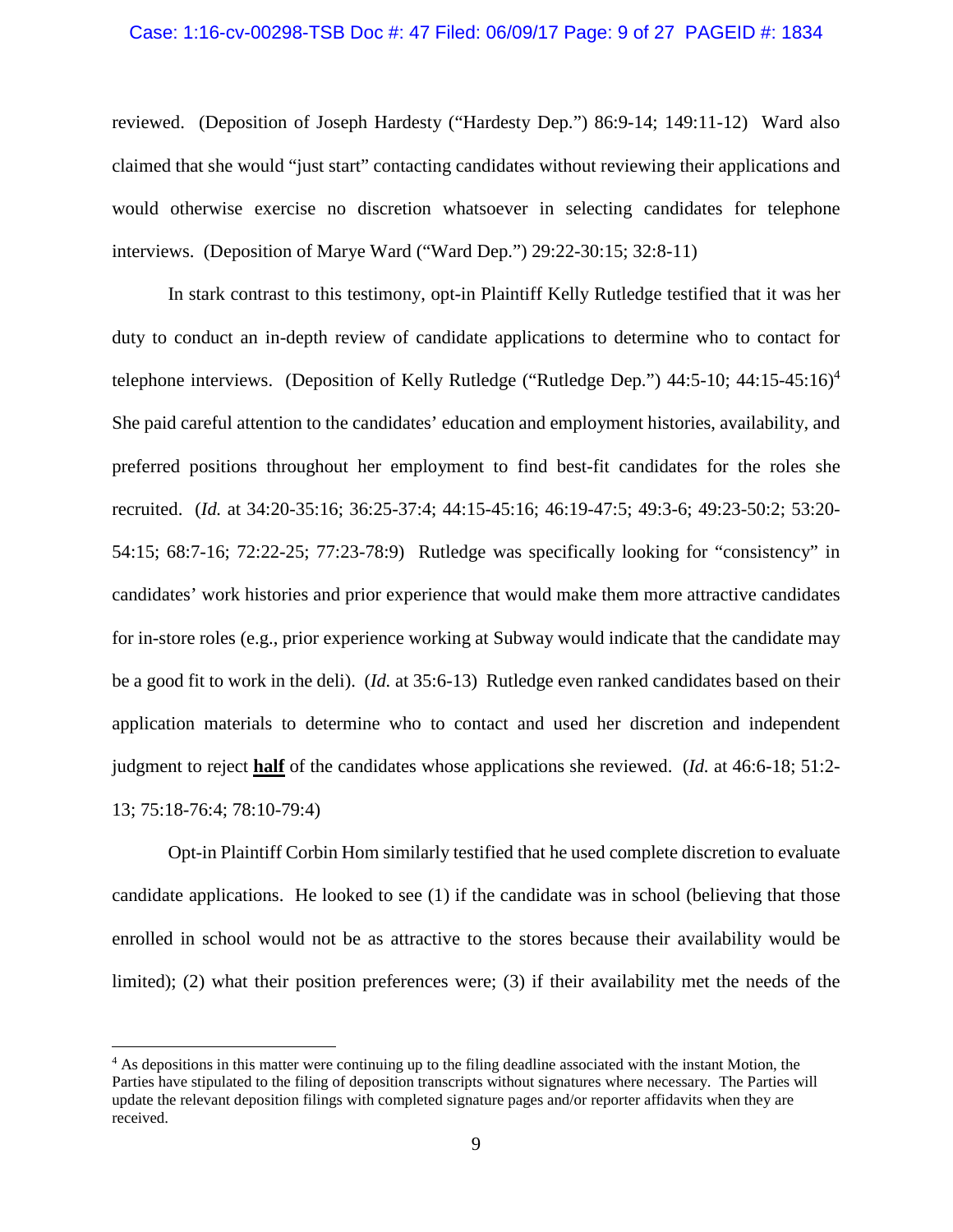### Case: 1:16-cv-00298-TSB Doc #: 47 Filed: 06/09/17 Page: 10 of 27 PAGEID #: 1835

relevant open position(s); and (4) the candidate's work experience. (Deposition of Corbin Hom ("Hom Dep.") 43:2-44:1) Any one of these criteria could cause Hom not to contact a candidate for a telephone interview. (*Id.* at 44:18-23; 47:12-15; 47:22-48:4; 49:5-50:3)

Named Plaintiff Derek Chipman admitted that he also used discretion and independent judgment in deciding not to contact applicants. Moreover, the level of discretion he used varied depending on the CoRE team for which he was recruiting, the number of relevant candidates, and the position. (Deposition of Derek Chipman ("Chipman Dep.")  $141:22-142:3$ ;  $145:12-148:2$ )<sup>5</sup> And opt-in Plaintiff Kim Burchett admitted that she used complete discretion, along with her years of recruiting experience, to evaluate candidate information to ensure she only contacted "best-fit" candidates for telephone interviews during some portions of the relevant class period but not others. (Deposition of Kim Burchett ("Burchett Dep.") 31:21-32:15; 32:19-24; 45:1-6; 62:12-16; 69:8-25; 71:21-23)

# **b. Members of the collective provide diametrically opposed testimony regarding the level of discretion and independent judgment they exercised in evaluating candidates during telephone interviews.**

During their testimony, Hardesty and Ward again minimized their level of discretion with respect to conducting telephone interviews and recommending candidates for final in-store interviews after speaking to them. Hardesty testified that he was provided with a "script" and was told to "stay with the script" during the telephone interviews. (Hardesty Dep. 84:7) As a result, Hardesty never asked candidates follow-up or additional questions. (*Id.* at 84:3-5) In terms of

<sup>&</sup>lt;sup>5</sup> Recruiters at CoRE are separated into approximately 20 teams that represent Kroger's different divisions. (Schiff Dep. 35:12-15) Each of Kroger's divisions have different needs that vary over time. For example, some divisions mostly had needs in hard-to-fill areas, while others have needs for specific roles. (Schiff Dep. 19:20-25) In fact, Hardesty testified that the differences between his team (Mass Hire) and the Nashville Division, which he sometimes supported, were "overwhelming." (Hardesty Dep. 42:21-43:1) Each team is run by a different supervisor. (Ward Dep. 58:24-25) Both named and opt-in Plaintiffs generally state that they do not know how recruiters on other teams – with different supervisors – performed their job duties. (*See, e.g.,* Hardesty Dep. 42:21- 43:1; Hom Dep. 53:16-23; Rutledge Dep. 116:3-8; 138:22-139:1)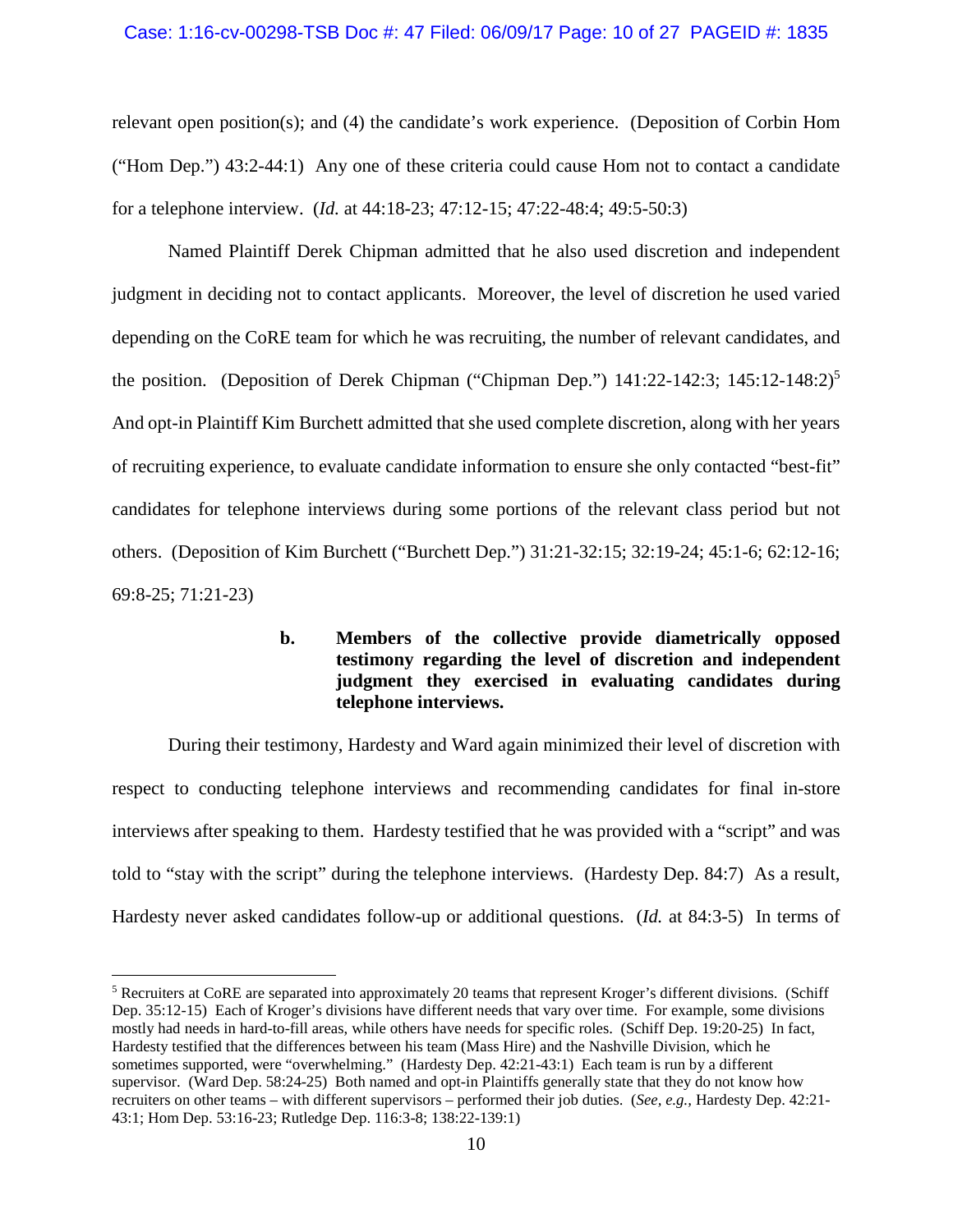### Case: 1:16-cv-00298-TSB Doc #: 47 Filed: 06/09/17 Page: 11 of 27 PAGEID #: 1836

selecting candidates to recommend for final in-store interviews, Hardesty stated that he was told to pass along all candidates who "answered the question[s] with almost any answer" and that he scheduled final in-store interviews for anyone who "gave any kind of an answer that was halfway decent." (Hardesty Dep. 80:15-19; 82:1-5) Ward amazingly testified that she asked candidates questions outside of the provided script, but did not care what the answers were because she would select **any** candidate who answered the telephone for a final in-store interview so long as they did not call her "the n word" or cuss her out. (Ward Dep. 42:8-19; 44:11-15) After Ward set her first 18 interviews for the day, she would start to "care about what she was doing" and use more discretion in selecting best-fit candidates for positions, including specialty positions. (*Id.*at 55:7- 11; 57:3-7)

Here again, testimony from other named and opt-in Plaintiffs is diametrically opposed to the testimony of Hardesty and Ward and contradicts Plaintiffs' allegation in their Complaint that recruiters exercise "no discretion" during the hiring process. (Doc. 1, ¶¶ 28, 46) Hom admitted that the interview "script" provided by Kroger was merely meant as a guide for recruiters to have a conversation with candidates and that he added three different questions to his interviews (which varied depending on the relevant time period) to gain additional information he felt was important in evaluating the candidate. (Hom Dep.  $38:5-39:23$ )<sup>6</sup> After conducting his interviews, Hom used complete discretion and independent judgment in deciding whether to recommend candidates for final in-store interviews based on his evaluation of their personality and responses to his interview questions. Hom admitted that he rejected candidates on a daily basis following his interviews if they did not appear to be customer oriented based on his "gut" and "intuition." (*Id.* at 22:19-23:18; 24:23-26:1; 29:3-4) Hom understood that he was recruiting customer-facing positions and that

<sup>&</sup>lt;sup>6</sup> Hom's testimony directly contradicts Plaintiffs' allegation in the Complaint that recruiters "were directed not to ask anything outside the scope of these three pre-established questions during the screening process." (Doc.  $1, \P$  27)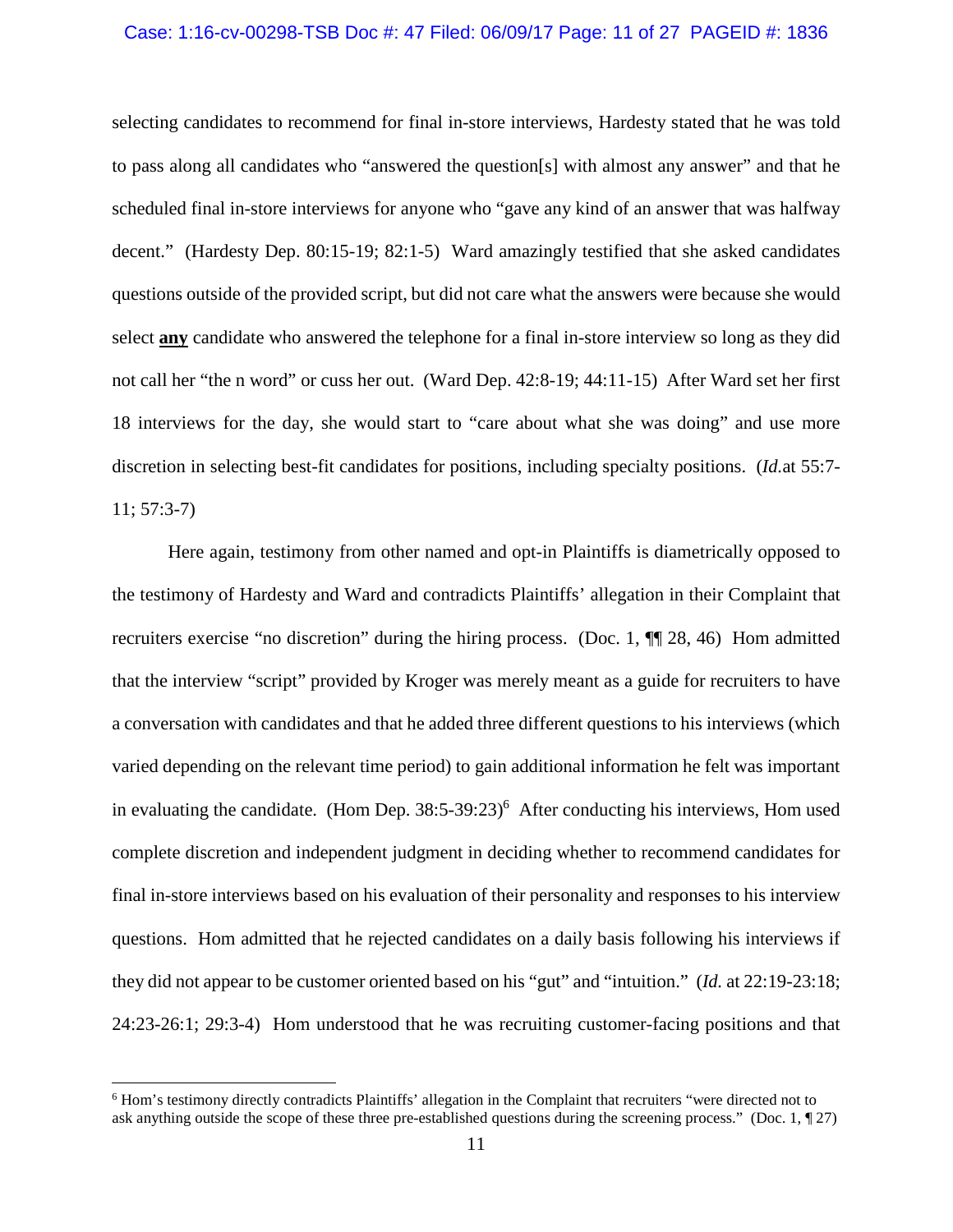#### Case: 1:16-cv-00298-TSB Doc #: 47 Filed: 06/09/17 Page: 12 of 27 PAGEID #: 1837

customer service was vital to Kroger's operations and customer retention. (*Id.* at 20:17-21:19) He therefore exercised his discretion and independent judgment to find "best-fit" candidates for the positions he recruited based on their enthusiasm, customer focus, and responses during the interview. (*Id.* at 21:20-22:14; 24:9-19; 40:11-21; 40:22-41:5) Whether to reject or recommend the applicant was entirely his decision to make; he never had to seek approval from anyone else. (*Id.* at 26:2-7; 92:9-12) This critical admission, which was echoed by other named and opt-in Plaintiffs, refutes the allegation in the Complaint that "management at the CoRE Center would review the applicant's responses and ultimately determine if an interview should be scheduled." (Doc. 1, ¶ 30) **Indeed, no recruiters testified that managers at CoRE reviewed their decisions to reject or recommend candidates.**

Named Plaintiffs Chipman and Hickey, and opt-in Plaintiffs Rutledge and Burchett, also testified to exercising significantly more discretion and independent judgment than Hardesty and Ward. Chipman admitted that he developed his own style of telephone interview to assist the evaluation process and that he declined candidates – in his sole discretion – after interviewing them. (Chipman Dep. 173:13-24; 178:5-14; 187:16-20) Notably, Chipman is aware that different CoRE recruiters assessed candidates differently during the telephone interviews. It is a "subjective analysis." (*Id.*at 181:6-16) Although Rutledge claimed that she did not routinely reject candidates after her telephone interviews (unlike at the application evaluation stage), she admitted that her focus was on providing stores with "quality" candidates who would provide excellent customer service. (Rutledge Dep. 37:2-4; 64:5-12; 80:15-23) Stores Rutledge supported hired between 47% and 57% of the candidates she recommended.  $(Id.$  at  $38:7-19)^7$  Although Hickey and Burchett stated that they were told to "follow the script as closely word by word as possible" and that, for

<sup>&</sup>lt;sup>7</sup> Similarly, opt-in Plaintiff Rhonda Furr rejected nearly 20% of the candidates she interviewed during a sample fourweek period. (Schiff Dep. 217:21-218:218:6; Exhibit 58)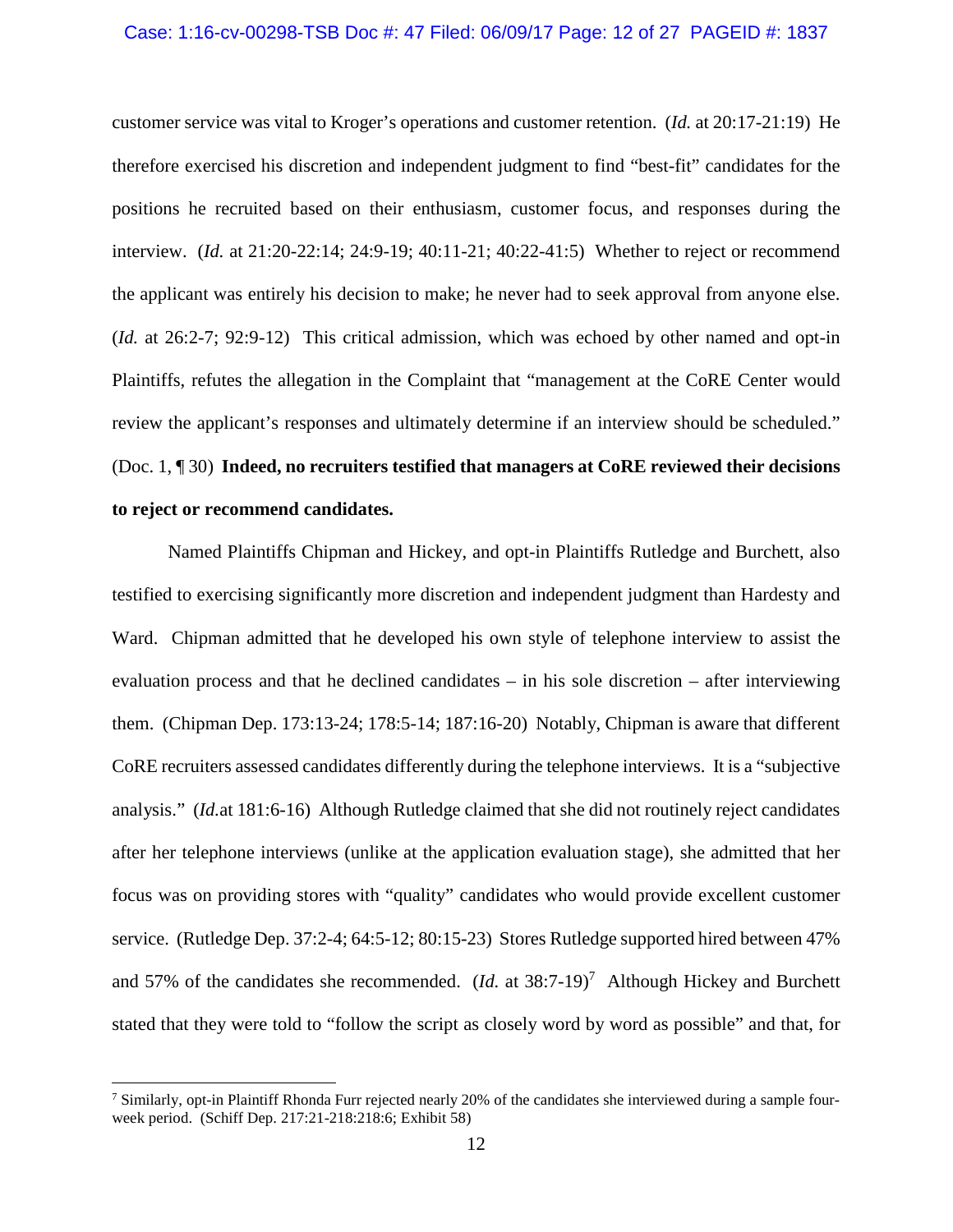#### Case: 1:16-cv-00298-TSB Doc #: 47 Filed: 06/09/17 Page: 13 of 27 PAGEID #: 1838

some period of time, they were instructed to recommend any candidate who answered their questions during a telephone interview, regardless of what the answers were, they both admitted that at other times they had "full discretion" and decided whether to select a candidate based on their independent judgment about whether the candidate was a "best fit" for the position and store. (Hickey Dep. 56:17-21; 59:14-60:5; 105:18-19; Burchett Dep. 31:21-32:15; 32:19-24; 45:1-6; 62:12-16; 69:8-25; 71:21-23)<sup>8</sup>

# **2. Named And Opt-In Plaintiffs Contradict Each Other Regarding Whether They Have The Discretion To Directly Communicate With Store Hiring Personnel To Discuss And Continuously Improve The Hiring Process.**

The testimony of named and opt-in Plaintiffs also reflect night and day differences regarding whether they had the discretion to directly communicate with store hiring representatives regarding candidates, needs, and the hiring process. Hardesty, Hickey, and Chipman each testified that they never communicated with store hiring representatives as part of their job duties. (Hardesty Dep. 60:8-11; Hickey Dep. 111:16-24; Chipman Dep. 87:18-88:17) The testimony of opt-in Plaintiffs Hom and Rutledge was exactly the opposite. Hom testified that he was encouraged to build relationships with local store hiring representatives. (Hom Dep. 60:4-16) He routinely communicated with these store-level employees so that they would "trust the candidates" he was sending them, to communicate regarding the flow of candidate applications coming to the stores, and to discuss problems with the hiring process. (*Id.* at 60:17-23; 61:9-23) Hom even developed a newsletter to send to local store personnel highlighting events being held in their areas

<sup>&</sup>lt;sup>8</sup> Named and opt-in Plaintiffs also disagree about the discretion and independent judgment they utilized in managing their workload. For example, Hickey testified that she would simply start attempting to fill store openings based on what opening appeared first on a store's list without further analysis. (Hickey Dep. 85:19-86:3) Rutledge, on the other hand, testified that she analyzed her stores' needs (via accessing various reports) to determine which were the most pressing before she started her day. (Rutledge Dep. 106:9-17) Hom admitted that he, too, was expected to manage his workload and did so by analyzing reports to determine where he should devote his attention. (Hom Dep. 58:4-59:2) When Hom was not as busy on the recruiting side, he would turn his attention to coming up with ideas to improve efficiencies at CoRE. (*Id.* at 59:3-12)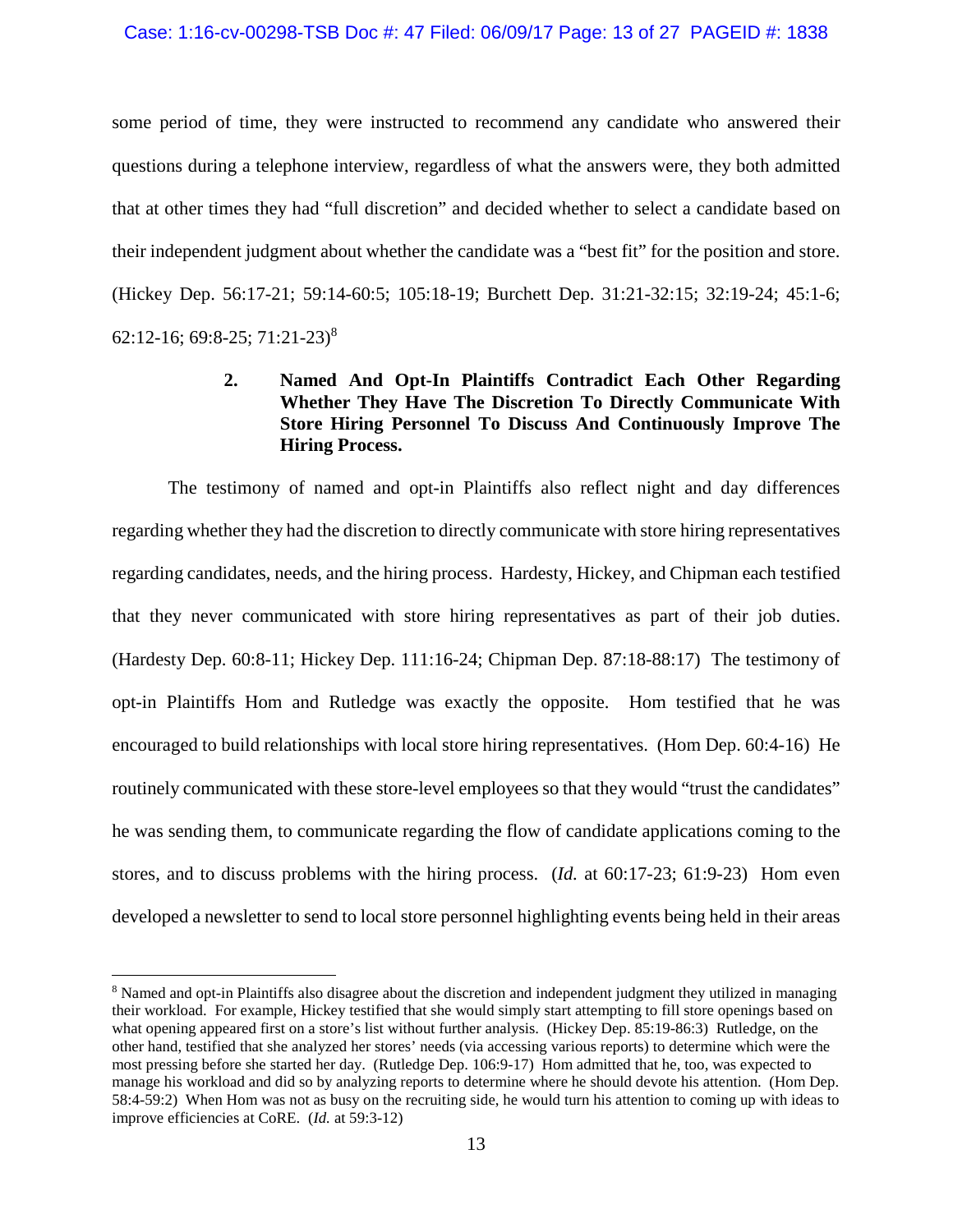### Case: 1:16-cv-00298-TSB Doc #: 47 Filed: 06/09/17 Page: 14 of 27 PAGEID #: 1839

of control that may prove to be fertile recruiting ground. (*Id.* at 65:8-23; Exhibit 3) Rutledge confirmed that she had **daily** communications with store hiring representatives to discuss similar issues. (Rutledge Dep. 27:1-30:21)

# **3. Testimony From Named And Opt-In Plaintiffs Varies With Respect To Whether They Developed And Implemented "Sourcing" Strategies To Improve Applicant Flow At Their Stores.**

"Sourcing" – or generating candidates to apply for store positions – is a part of the recruiting process at CoRE. (Chipman Dep. 15:2-11; Hickey Dep. 110:14-17; 112:8-16) As with the other duties associated with recruiting best-fit candidates outlined above, the testimony of named and opt-in Plaintiffs varies significantly with respect to whether they engaged in candidate sourcing and the extent to which they exercised discretion and independent judgment in completing these duties.

Hickey, Rutledge, and Ward testified that they engaged in no sourcing activities at CoRE. (Hickey Dep. 81:25-82:6; Rutledge Dep. 93:16-19; Ward Dep. 61:13-18) On the other hand, named Plaintiff Derek Chipman used his discretion and independent judgment throughout his employment to create sophisticated sourcing plans. For example, he researched demographic and other information to develop different recruiting ideas for high schools, colleges and universities, recreation centers and community events, and "sourcing through current associates." (Chipman Dep.83:7-25, 89; Ex. 2) In addition to completing demographic reports and coming up with related sourcing ideas, Chipman and another recruiter worked together to develop other candidate flow ideas for five different stores in Kroger's Delta division. (98:19-99:4; Exs. 3, 11) The sourcing strategies varied depending on the characteristics of the particular store being analyzed. (*Id.* at 100:6-101:7) In completing this work, Chipman was "making educated guesses and synthesizing, as best [he] could, demographic and other information about the store with respect to recruitment strategy ideas." (*Id.* at 103:9-13) Chipman also worked on a committee tasked with coming up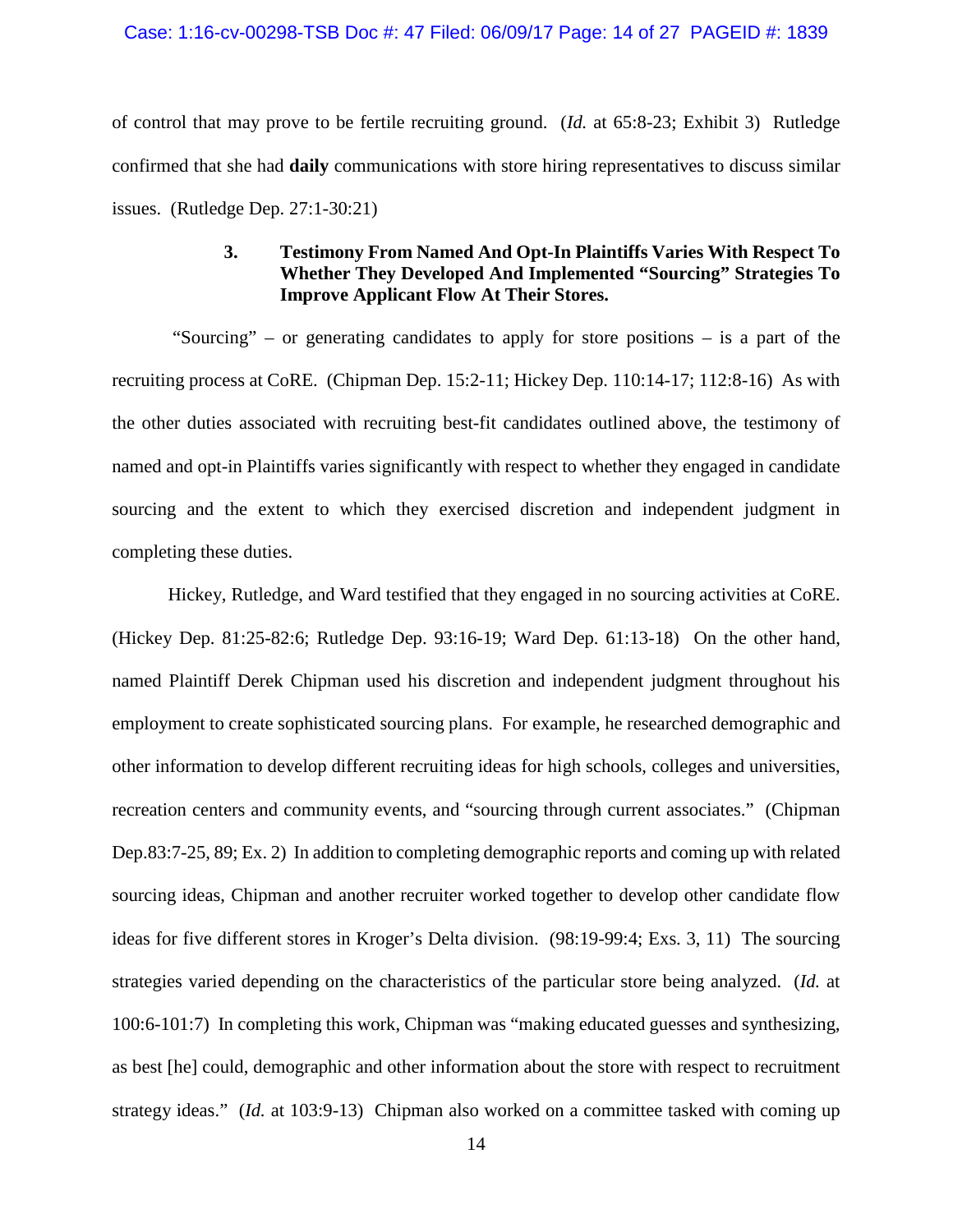### Case: 1:16-cv-00298-TSB Doc #: 47 Filed: 06/09/17 Page: 15 of 27 PAGEID #: 1840

with ideas to increase store applicant flow, traveled to Indianapolis to complete sourcing activities for new stores that were opening, and drafted a "Live Screening Event Proposal" to increase applicant flow to new stores with a considerable number of openings. (*Id.* at 114:3-8; 109:18-22, Ex. 4; 119:9-120:6)

Hardesty traveled to Texas to discuss and implement an idea he had to increase staffing numbers for stores in wealthy areas where Kroger was having a difficult time recruiting. (Hardesty Dep. 63:18-68:6) Hardesty drafted a proposal to partner with local high schools to recruit new talent, interacted with school administration officials, and attended a hiring event at one of the schools. (*Id.*) According to Hardesty, his idea was "very successful," and 70 to 80 students submitted applications. (*Id.*) Similar to Chapman, Hardesty also worked to get demographic information on some of the stores his team supported. He compiled his thoughts about specific locations, demographics, and how the information he analyzed affected potential recruiting strategies. (*Id.* at 163:4-164:1; Ex. 9)

# **4. Named And Opt-In Plaintiffs Have Varying Job Duties Related To Analyzing Internal Processes To Improve Efficiencies And Change The Way CoRE Operates.**

Hickey and Ward testified that they had little to no duties with respect to analyzing internal CoRE processes to improve the recruiting function. In contrast, Hardesty, Chipman, Rutledge, and Hom all testified that they engaged in significant activities designed to analyze and improve how CoRE operated, as demonstrated by the chart below.

| Hardesty | - Created a new script to guide recruiting for Kroger's General |
|----------|-----------------------------------------------------------------|
|          | Office, which was a "different recruiting function" involving   |
|          | salaried positions at Kroger's headquarters. (Hardesty Dep.     |
|          | 43:2-44:23; 47:3-15)                                            |
| Chipman  | Developed a plan for how CoRE could handle criminal history     |
|          | checks differently. (Chipman Dep. 123:13-125:12; Ex. 9)         |
|          | - Proposed ideas to make it easier for candidates to navigate   |
|          | Kroger's website. ( <i>Id.</i> at 110:17-21; 111:9; Ex. 5)      |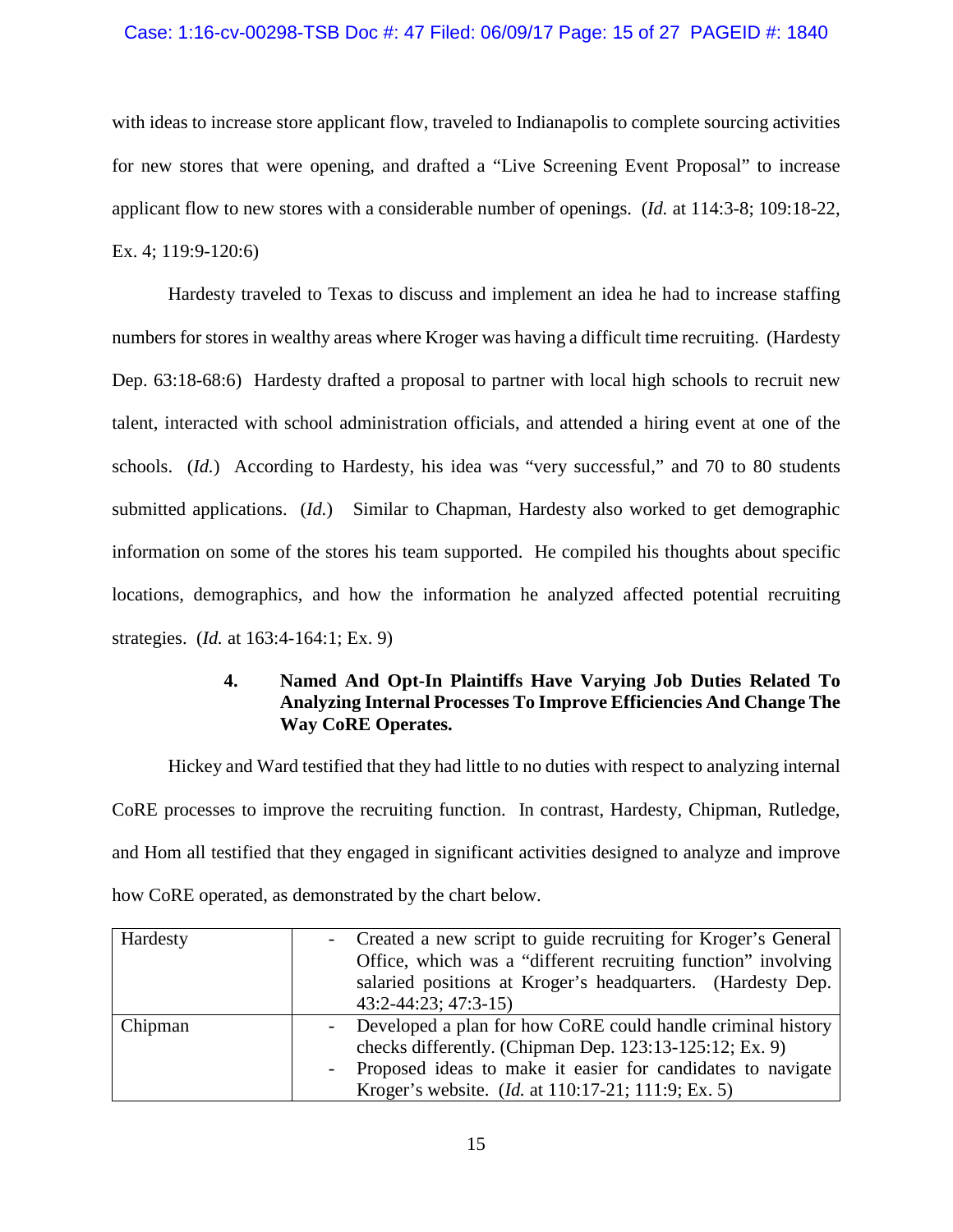| Drafted a memorandum regarding changes that could be made          |
|--------------------------------------------------------------------|
| to Kroger's Work Opportunity Tax Credit compliance to "add a       |
| lot" to the "Company's bottom line." $(Id.$ at 127:13-25, Ex. 10)  |
| Drafted descriptions of unique positions she was recruiting for    |
| Roundy's (a new Kroger affiliate) to "sell" the positions to       |
| candidates. (Rutledge Dep. 86:12-24)                               |
| Conducted a survey of local store hiring personnel to "bridge"     |
| gaps in communication" during the hiring process and drafted a     |
| presentation analyzing survey results. (Id. at 112:19-113:18)      |
| Liked to come up with ideas to improve efficiencies. (Hom Dep.     |
| $30:2-8$                                                           |
| Created a service request audit system to hold stores accountable  |
| for following proper procedures when communicating with            |
| CoRE about candidates. (Id. at 19:13-20:13; 66:18-67:15; Ex.       |
| 1)                                                                 |
| Conducted a weekly analysis of his personal strengths,             |
| weaknesses, opportunities and concerns after analyzing his         |
| performance and potential areas for improvement across CoRE.       |
| ( <i>Id.</i> at $68:15-25$ ; $72:5-17$ ; $73:10-74:5$ ; Exs. 4-6)  |
| Presented idea to have local stores with the highest needs recruit |
| one out of every five applicants themselves so that the stores     |
| would share some of the burden and to ease the load on CoRE.       |
| Hom's supervisor loved the idea and passed it on to her manager    |
| for follow up. (Id. at 30:20-31:1; 31:4-32:4)                      |
| Worked to implement or "roll out" recruiting efforts for           |
| Kroger's Nashville Division by developing a "game plan" to         |
| have procedures and practices in place for CoRE recruiters to      |
| begin supporting the Division. These non-recruiting duties took    |
| up as much as 50% of Burchett's time during her employment.        |
| (Burchett Dep. 45:25-47:9; 48:16-25; 50:19-51:5)                   |
|                                                                    |

Performing these exempt tasks was part of the job duties of some named and opt-in Plaintiffs but not others. As a result, decertification is appropriate.

# **5. Named And Opt-In Plaintiffs Differ With Respect To Whether They Conduct Training For Colleagues Who Are New To CoRE.**

Hickey, Rutledge, Burchett, and Hom all helped train new CoRE recruiters as part of their job duties. (Hickey Dep. 81:8; Rutledge Dep. 110:2-23; Burchett Dep. 74:12-77:17; Hom Dep. 80:16-21) In fact, Burchett testified that most of her days as a Kroger employee were spent training new recruiters, making her work experience vastly different from other members of the collective. (Burchett Dep. 77:7-17) Hom's supervisor made training one of his specialties. As his team's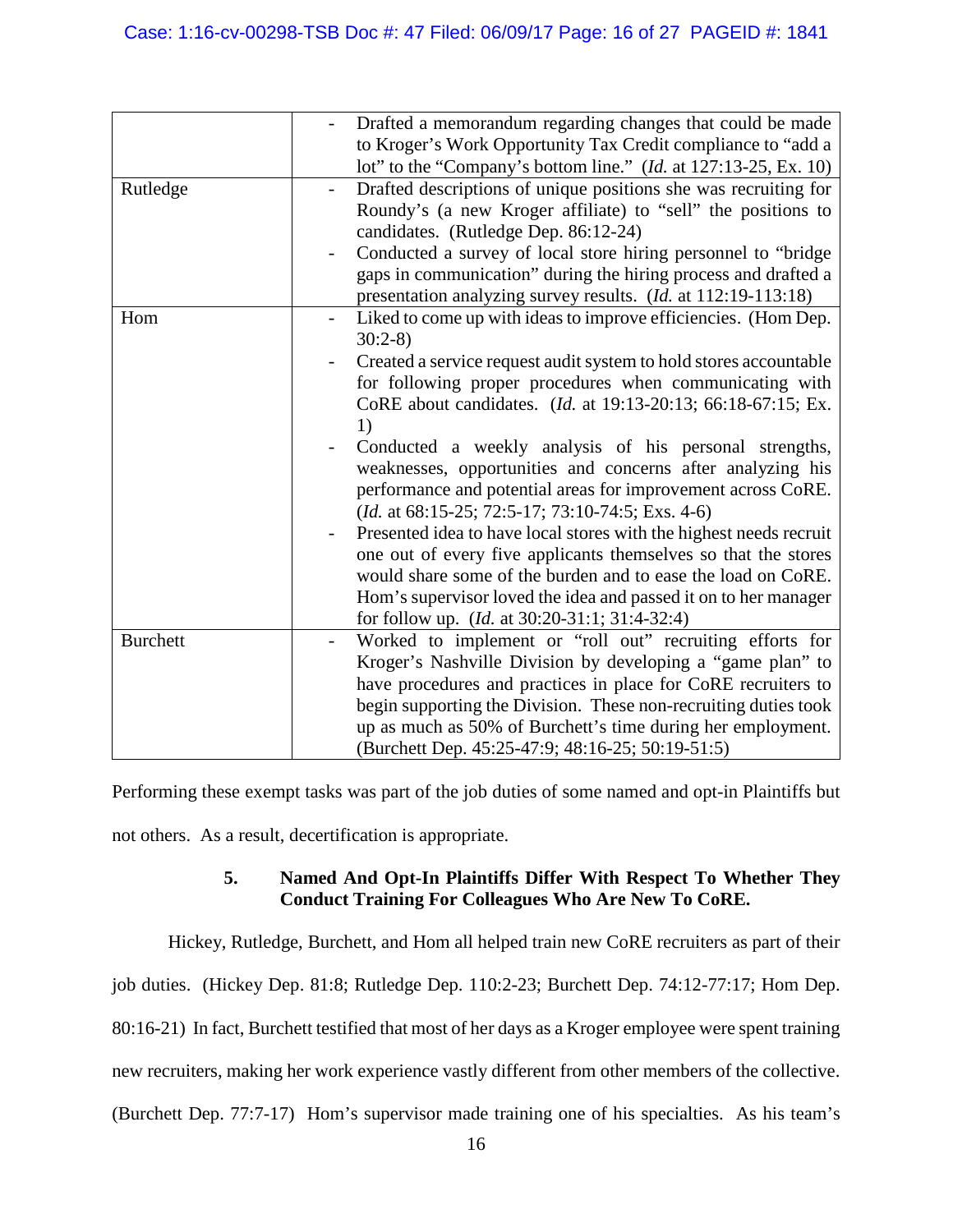#### Case: 1:16-cv-00298-TSB Doc #: 47 Filed: 06/09/17 Page: 17 of 27 PAGEID #: 1842

trainer, Hom conducted four days of training when new recruiters joined his team. (*Id.* at 80:22- 81:11) On the other hand, training was not a part of the job duties of other named and opt-in Plaintiffs. (*See* Hardesty Dep. 51:6-18)

### **III. Legal Argument**

The Court should decertify the collective action because the record, which is now much more fully developed than it was at the conditional certification stage, demonstrates that the named and opt-in Plaintiffs are not similarly situated under the rigorous standard applicable to the post-discovery second stage of the collective action certification procedure. To evaluate Plaintiffs' claims, the trier of fact will have to conduct an individualized, fact-intensive analysis of the job duties performed by each member of the collective to determine whether the administrative exemption has been satisfied. The named and opt-in Plaintiffs have testified to widely varying work situations and job duties that could directly affect the application of the administrative exemption. It would therefore be impossible for a jury to make a one-size-fits-all determination as to whether Plaintiffs were misclassified. For this reason, the collective action must be decertified.

## **A. Plaintiffs Bear The Burden To Show That All Members Of The Collective Are Similarly Situated.**

The FLSA authorizes employees to pursue claims collectively against an employer "on behalf of himself or themselves and other employees similarly situated." 29 U.S.C. § 216(b). To obtain collective treatment of their claims, Plaintiffs bear the burden of demonstrating that they and all members of the class they seek to represent are "similarly situated." *White v. Baptist Mem. Health Care Corp*., 699 F.3d 869, 877 (6th Cir. 2012).

The Sixth Circuit utilizes a two-tiered approach to determine whether plaintiffs are similarly situated. *Id*. During the first "notice" stage, which has already been conducted in this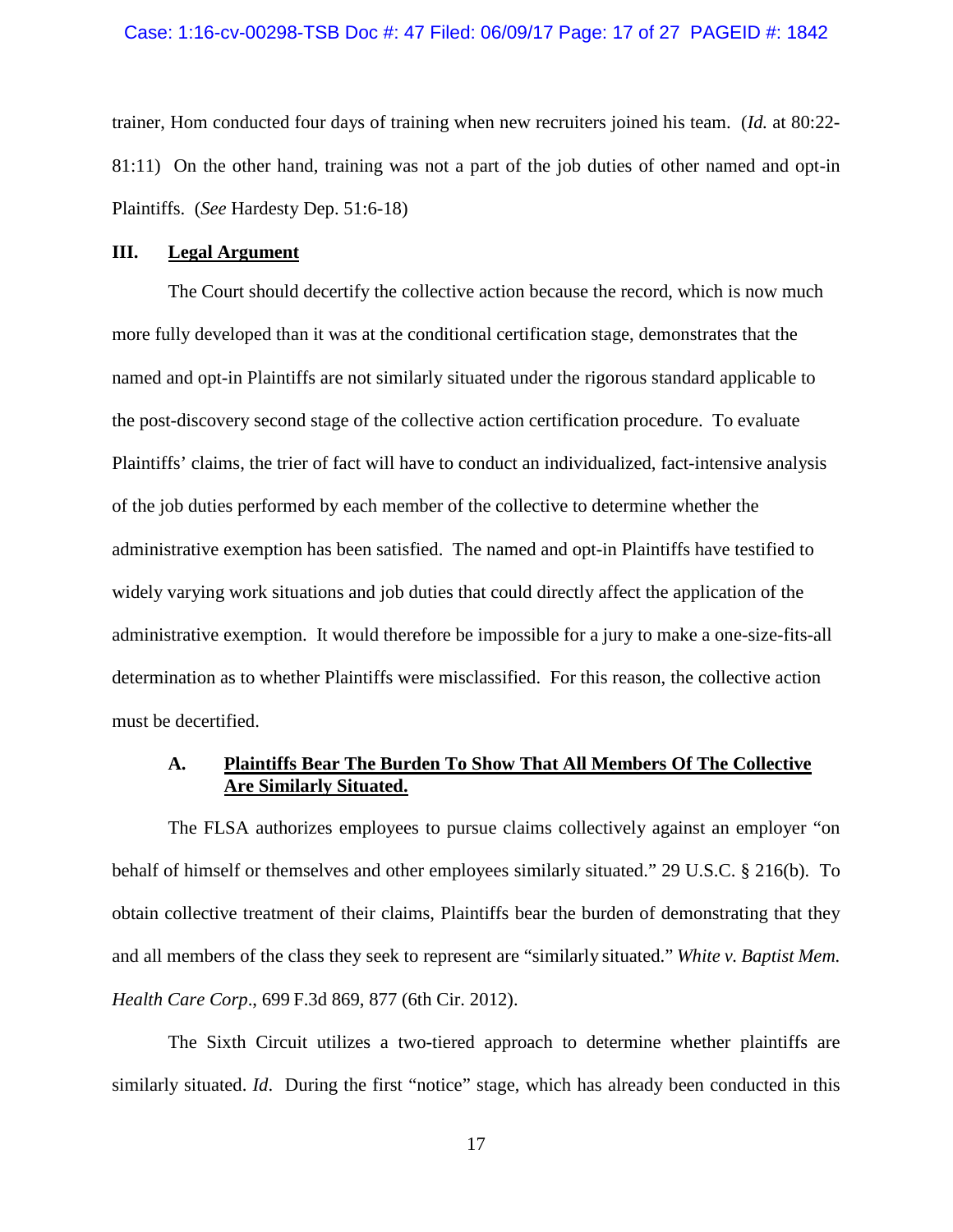#### Case: 1:16-cv-00298-TSB Doc #: 47 Filed: 06/09/17 Page: 18 of 27 PAGEID #: 1843

matter, the Court applies a "fairly lenient" standard. *Id.* The second stage, which is prompted by a motion for decertification such as Kroger's instant motion, "is where the rubber meets the road." *Pickering v. Lorillard Tobacco Co., Inc*., 2012 U.S. Dist. LEXIS 10421, \*9 (M.D. Ala. Jan. 30, 2012). The inquiry at the second step is "fact-intensive," and one factor the court should consider is **"[a] need for individualized findings regarding different plaintiffs."** *Burdine v. Covidien, Inc.*, 2011 U.S. Dist. LEXIS 79807, \*\*3-4 (E.D. Tenn. June 22, 2011) (emphasis added). Armed with far more information, the Court must make an in-depth factual analysis of the "similarly situated" question. *Pickering*, 2012 U.S. Dist. LEXIS 10421 at \*9. The greater the differences among class members, the less likely it is that they are similarly situated. *Id.* The Court may then decertify the class, dismiss the opt-in plaintiffs without prejudice, and permit the original plaintiffs to pursue their individual claims. *Id*. (citing *Hipp v. Liberty Nat'l Life Ins. Co.,* 252 F.3d 1208, 1214 (11th Cir. 2001)).

The similarities necessary to maintain a collective action must extend "beyond the mere facts of job duties and pay provisions." *Morgan v. Family Dollar Stores, Inc.*, 551 F.3d 1233, 1260 (11th Cir. 2008). In other words, Plaintiffs must establish not just that they "suffer from a single policy" but also that "proof of that policy or conduct in conformity with that policy proves a violation **as to all the plaintiffs**." *See Gentrup v. Renovo Servs., LLC,* 2010 U.S. Dist. LEXIS 143203 at \*\*23-24 (S.D. Ohio Aug. 17, 2010) (citing *O'Brien v. Ed Donnelly Enter., Inc.*, 575 F.3d 567 (6th Cir. 2009)) (emphasis added). Courts consider three factors in resolving a motion for decertification:

- 1. the factual and employment settings of the individual class members,
- 2. the different defenses to which the class members may be subject on an individual basis, and
- 3. the degree of fairness and procedural impact associated with certifying the action as a collective action.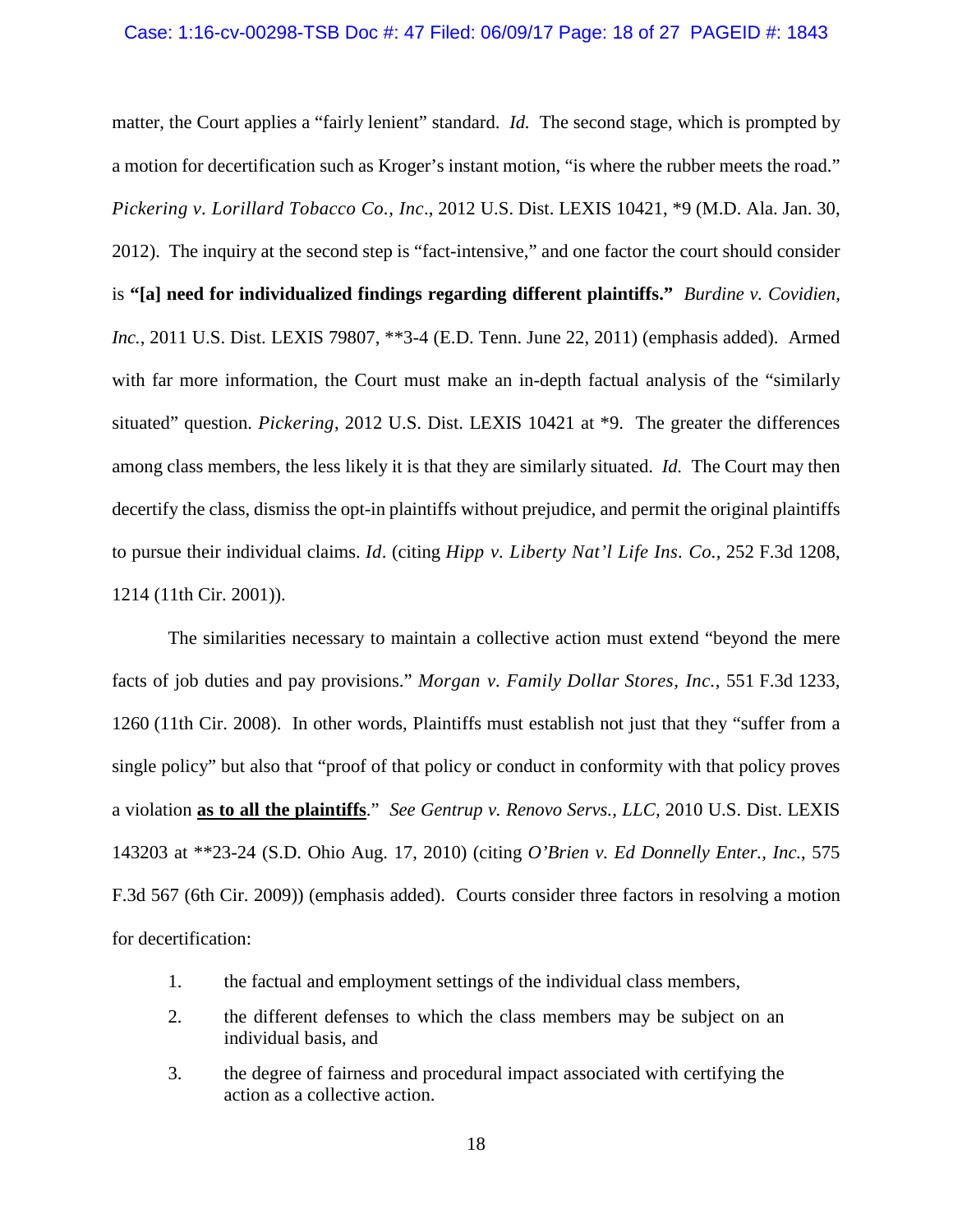*Frye v. Baptist Mem. Hosp., Inc.*, 2012 U.S. App. LEXIS 17791, \*7-8 (6th Cir. 2012) (*citing O'Brien v. Ed Donnelly Enters., Inc.*, 575 F.3d 567, 584 (6th Cir. 2009)). Each factor is weighed, and no one factor is dispositive. *Id*. Where individualized considerations predominate, fairness and procedural concerns require decertification. *Id*.

### **B. The Administrative Exemption Analysis Required In This Case Involves An Individualized Inquiry That Is Not Suited For Collective Treatment.**

The only way to determine whether any individual recruiter does not meet the administrative exemption is to make an individualized examination into "what an employee **actually** does on a day to day basis." *Ale v. Tenn. Valley Auth.*, 269 F.3d 680, 688 (6th Cir. 2001) (internal quotation omitted) (emphasis in original); *see also* 29 C.F.R. § 541.2 (the exempt status of any particular employee "must be determined on the basis of whether the employee's salary and duties meet the requirements of the regulations"). It is well-settled in federal law that the administrative exemption determination "is extremely individual and fact-intensive, requiring a detailed analysis of the time spent performing administrative duties and a careful factual analysis of the full range of the employee's job duties and responsibilities." *Mike v. Safeco Ins. Co. of Am*., 274 F. Supp. 2d 216, 219 (D. Conn. 2003) (internal quotations omitted); *Morisky v. Pub. Serv. Elec. & Gas Co*., 111 F. Supp. 2d 493, 499 (D.N.J. 2000) (holding collective treatment improper due to individualized nature of the inquiry required by the administrative exemption); *see also Donihoo v. Dallas Airmotive, Inc.*, Civ. No. 3:97-CV-0109-P, 1998 U.S. Dist. Lexis 2318, at \*4- 5 (N.D. Tex. Feb. 24, 1998) ("In deciding whether an employee fits into one of the many exempt categories delineated by the FLSA, the Court must conduct an inquiry into the employee's specific job duties.").

In this case, members of the collective disagree about whether they exercised **full** or **no** discretion in selecting "best fit" candidates for in-store roles and other issues critical to determining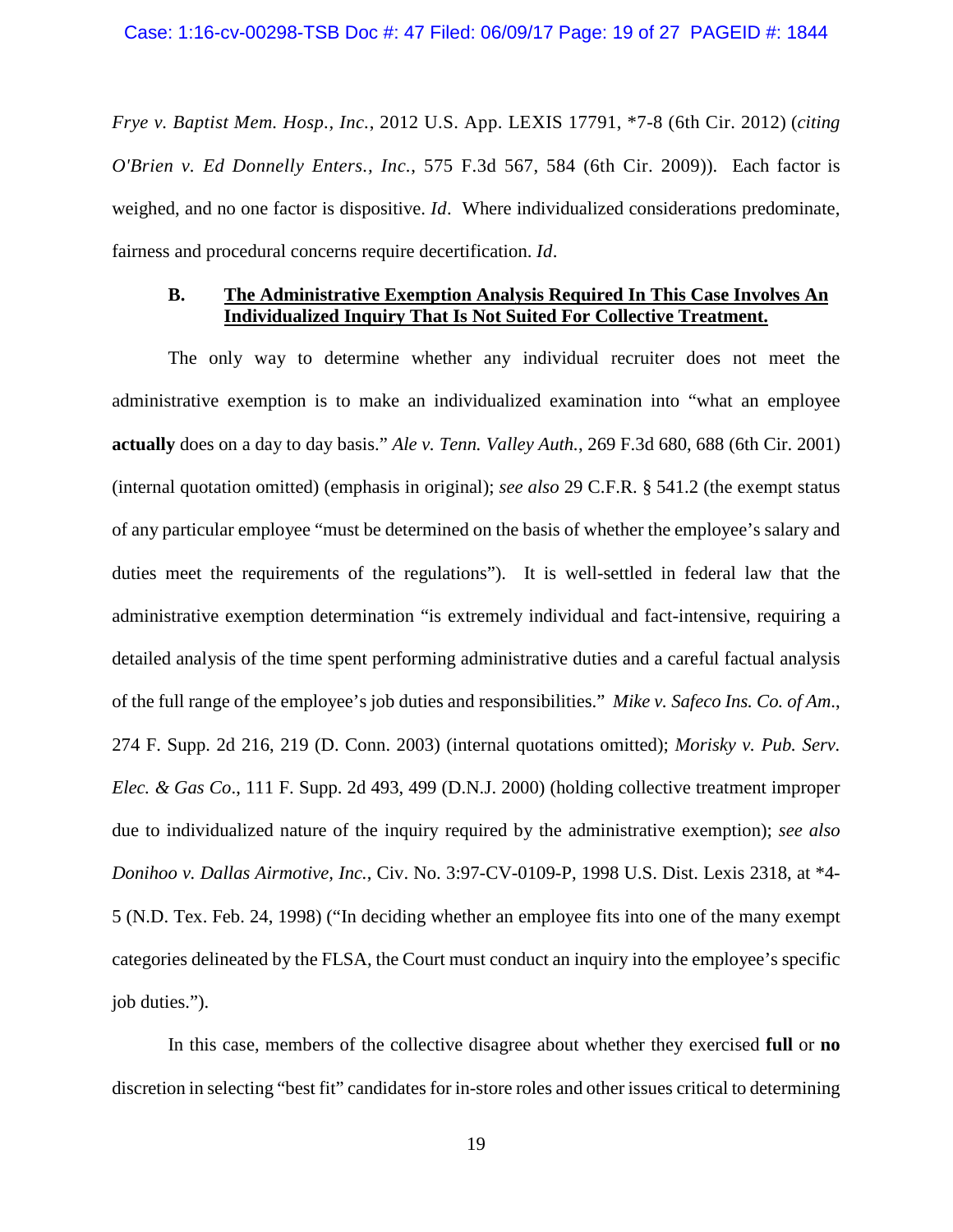whether recruiters fall within the administrative exemption. *See, e.g., Perry v. Randstad Gen. Partner (US) LLC, 2015 U.S. Dist. LEXIS 61822 at \*8 (E.D. Mich. May 12, 2015) (recruiters* found to be exempt where "they had authority to assess candidates and whether to present certain candidates to the client" and focused "to make the determination whether a candidate would be the best 'fit' for a position and client"). The collective action should therefore be decertified.

### **C. The Conditional Class of Recruiters Should Be Decertified**

Based on the foregoing legal standard, the evidence establishes that the collective action that has been conditionally certified in this case should be decertified on several grounds. First, there can be no question that the work experiences of named and opt-in Plaintiffs are worlds apart, as they disagree about what their job duties were and whether they possessed and/or utilized **no** or **full** discretion and independent judgment in completing their job duties. The resolution of these critical issues will require an individualized analysis of liability and damages and thereby render collective treatment of Plaintiffs' claims untenable. Second, the individualized defenses to Plaintiffs' allegations also make the class treatment of Plaintiffs' claims improper. Third, fairness and judicial economy would be harmed by the collective treatment of Plaintiffs' claims.

# **1. Named And Opt-In Plaintiffs' Factual and Employment Settings Are Worlds Apart.**

In a misclassification case, a consideration of "disparate factual and employment settings" includes consideration of differences in individual employees' job duties and responsibilities. *Bearden v. AAA Auto Club South, Inc.*, 2013 U.S. Dist. LEXIS 44075 at \*\*24-25 (W.D. Tenn. Mar. 18, 2013). "[J]ob duties are relevant to the similarly situated inquiry because job duties relate to whether [potential class members] were correctly classified as exempt from the FLSA's overtime requirements." *Wade v. Werner Trucking Co.*, 2012 U.S. Dist. LEXIS 156257, \*11 (S.D. Ohio Oct. 31, 2012) (internal quotations and citation omitted). And, "[i]n ultimately determining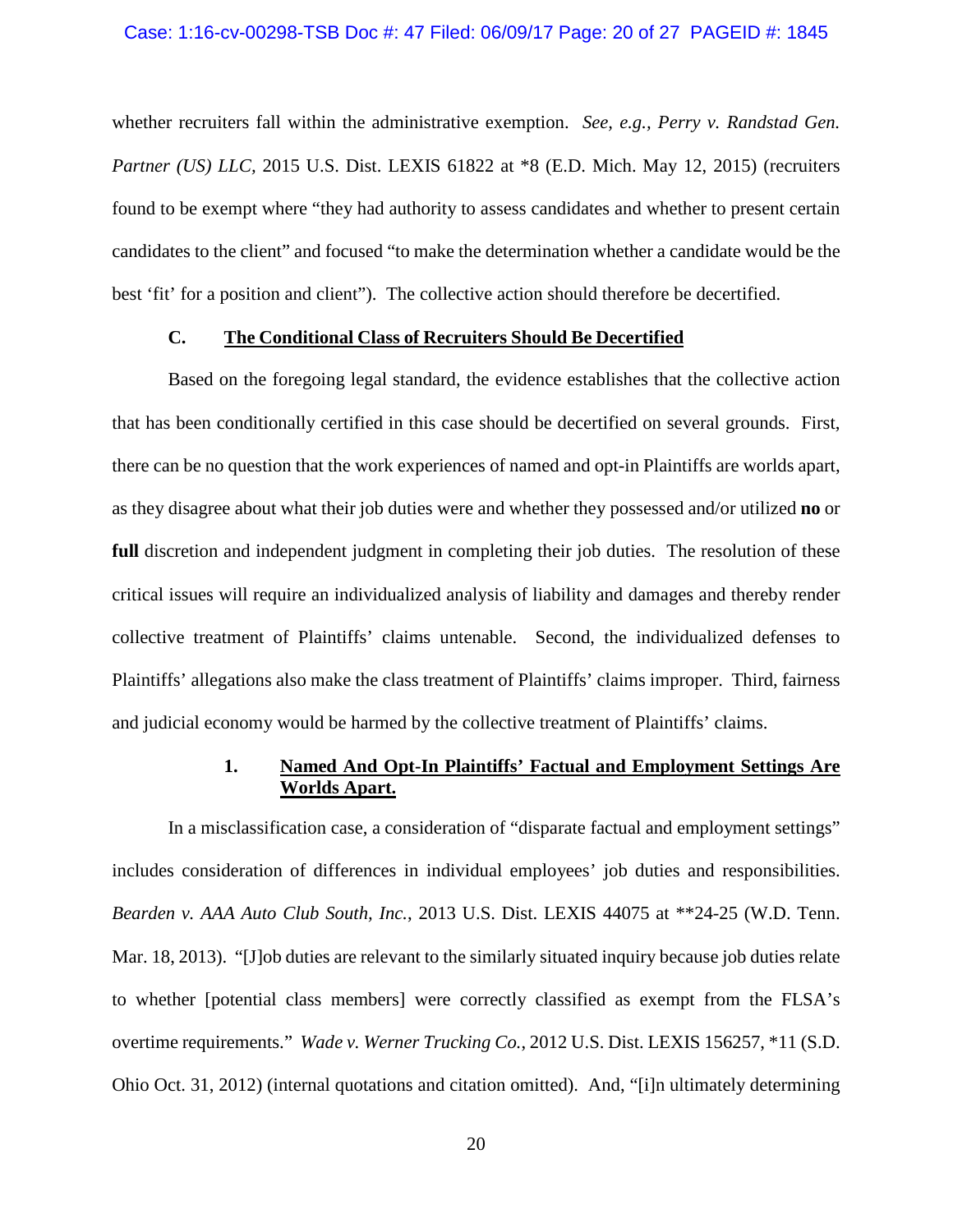### Case: 1:16-cv-00298-TSB Doc #: 47 Filed: 06/09/17 Page: 21 of 27 PAGEID #: 1846

whether an employee is exempt from the FLSA, the Court must focus on 'the actual day-to-day activities of the employee rather than more general job descriptions contained in resumes, position descriptions, and performance evaluations.'" *Id.* at \*15 (citing *Schaefer v. Indiana Michigan Power Co.*, 358 F.3d 394, 400 (6th Cir. 2004). *See also, Bowman v. Crossmark, Inc.*, 2010 U.S. Dist. LEXIS 72350, \*6 (E.D. Tenn. Jul. 19, 2010) (*conditional* certification was denied where "[t]he evidence in the record does not support plaintiffs' contention that retail representatives nationwide perform their [] duties exactly as they do and that they are required to perform the tasks as they do").

Here, the differences among members of the collective are night and day. Indeed, the Court need look no further than the testimony of opt-in Plaintiffs Corbin Hom and Marye Ward to grant Kroger's motion to decertify. These witnesses provided polar opposite testimony regarding the most critical issues related to the application of the administrative exemption to this case. Hom exercised **full** discretion and independent judgment in determining whether candidates for Kroger in-store positions would be interviewed and ultimately recommended for a final in-store interview.<sup>9</sup> (Hom Dep. 22:19-23:23:18; 24:23-26:7; 29:3-4) Ward testified that she exercised **no** discretion in performing these same job duties and could only recall rejecting three candidates who either called her "the n-word" or otherwise cussed her out. (Ward Dep. 42:8-19; 44:11-15) This polar opposite testimony mandates decertification. In addition, as outlined above, other named and opt-in Plaintiffs have testified to varying job duties and degrees of discretion and independent judgment that lands somewhere in between Hom and Ward. This wide disparity in employment settings and experiences further supports decertification.

<sup>&</sup>lt;sup>9</sup> At most, recruiters send only two potential candidates for each store opening and the goal was that stores would hire approximately 50% of the candidates recommended. (Hom Dep. 29:5-14; 72:20-23) Simply put, recruiters' recommendations matter.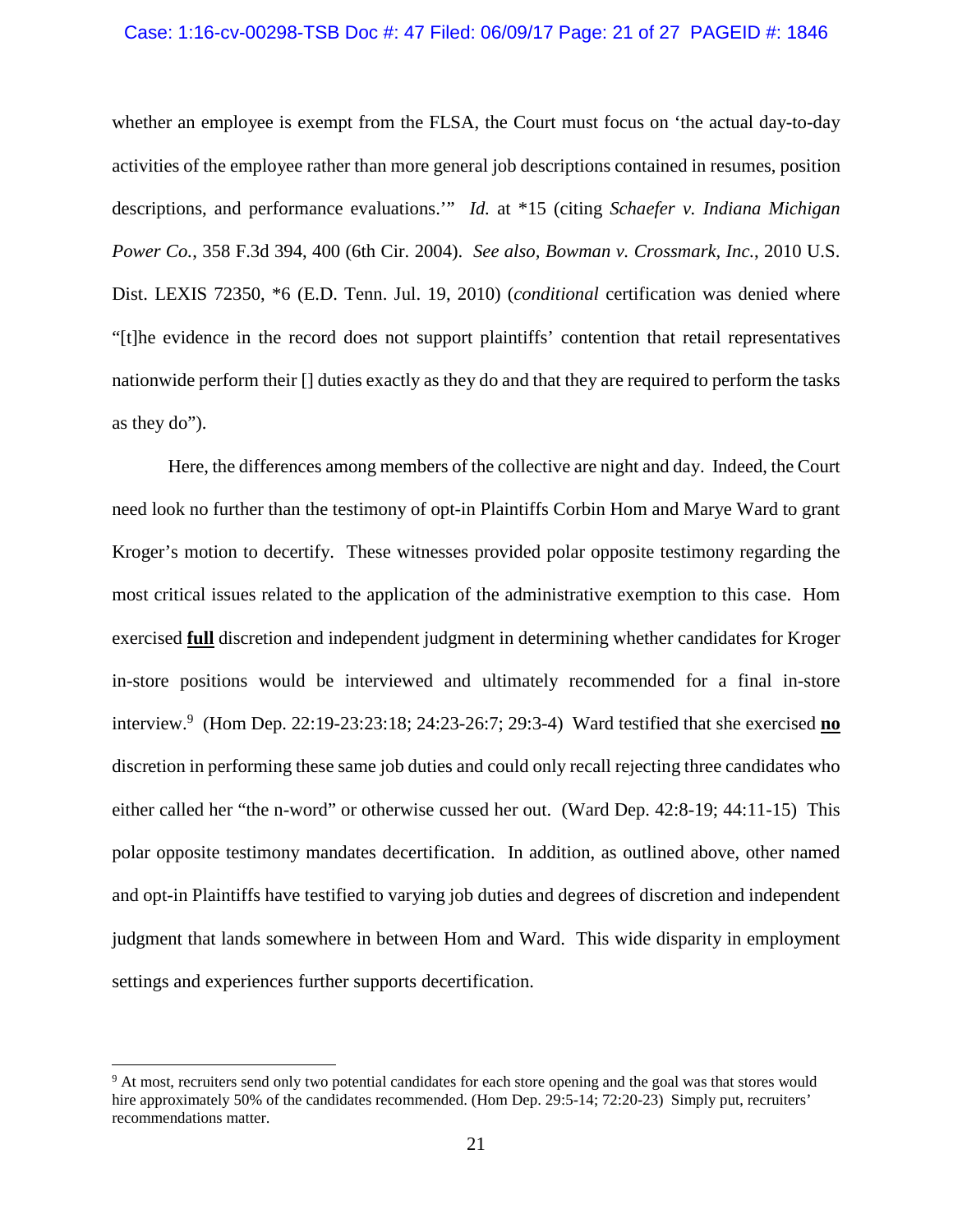#### Case: 1:16-cv-00298-TSB Doc #: 47 Filed: 06/09/17 Page: 22 of 27 PAGEID #: 1847

This case presents the Court with a situation nearly identical to *Hill v. R&L Carriers*, 2011 U.S. Dist. LEXIS 27997 (N.D. Ca. March 3, 2011), in which a dispatcher sued his former employer for unpaid overtime alleging that "he had very little discretion in performing his job." *Id.* at \*12. The plaintiff claimed that he had to closely adhere to the company's operations manual to perform his duties, was required to seek management approval to perform functions such as "adjusting drivers' start times, bringing in drivers to replace regularly-scheduled drivers who were not able to work, or reassigning pick-ups and or deliveries in the event that a driver's truck broke down." *Id.* He also alleged that he played "a very limited role on personnel matters." *Id.*

The named plaintiff's testimony, however, was directly contradicted by one of the opt-in plaintiffs who testified that he made more independent decisions (stating that the purpose of the operations manual was really just to tell "a new employee how they expect them to function under R&L's guidelines"), provided training to fellow employees, and assisted in interviewing driver candidates. *Id.* at \*13. Two other opt-in plaintiffs testified that they exercised a level of discretion and independent judgment somewhere between the above employees. *Id.* at \*\*14-16.

The court determined that the record supported decertification of the collective action because of the differing and contradictory testimony regarding the application of the administrative exemption:

> All of this indicates that the circumstances of each City Dispatcher's employment situation differed, which would require an individual inquiry into whether each of them was properly classified as exempt. Defendant intends to assert defenses based on the administrative and executive employee exemptions. The requirements of the administrative exemption alone evince the necessity of individualized inquiries in this case. That exemption requires an inquiry into whether an employee's primary duty entailed the "performance of office or non-manual work directly related to the management or general business operations of the employer or the employer's customers" and included the "exercise of discretion and independent judgment with respect to matters of significance." As described above, some City Dispatchers exercised more discretion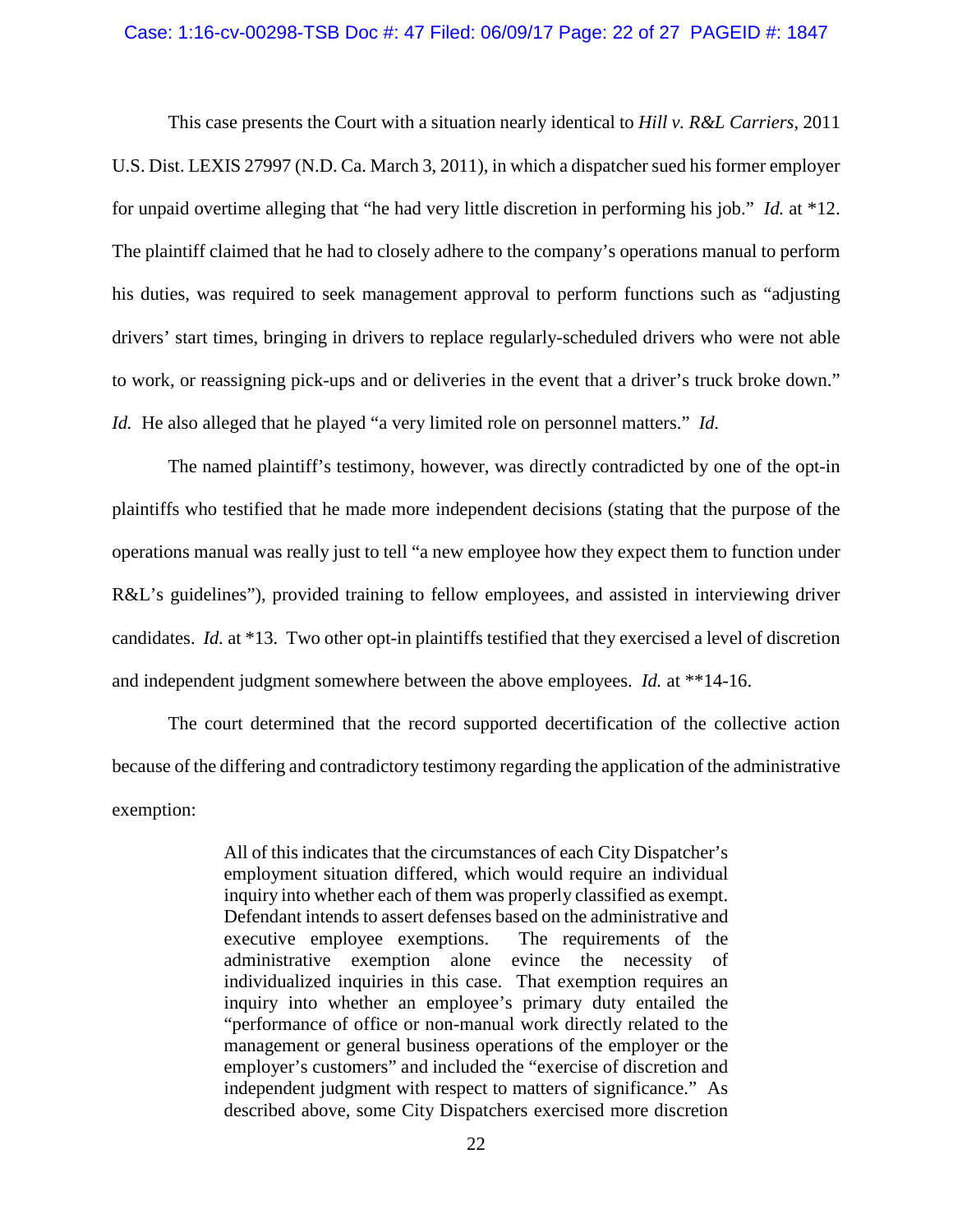than others. An investigation of the degree of each opt-in Plaintiffs' exercise of discretion would prove too unwieldy at trial.

*Id.* at \*15. As in Hill, it cannot be disputed that – based on the testimony of named and opt-in Plaintiffs – "some [recruiters] exercised more discretion than others" in performing their job duties for Kroger. Hom testified that he used full discretion. Ward testified that she used none. Some members of the collective testified that, at some point in time, they were specifically instructed not to use discretion and independent judgment. Others testified to no such instruction and confirmed that they always exercised discretion and independent judgment as a recruiter. The remaining named and opt-in Plaintiffs also vary greatly and fall somewhere in between. In addition, as explained above, testimony from named and opt-in Plaintiffs differs significantly with respect to whether their duties included directly interacting with store hiring personnel, engaging in sourcing activities, performing activities related to improving efficiencies at CoRE, and engaging in exempt training duties.

Members of the collective have given diametrically opposed testimony regarding the most critical issues related to Kroger's liability under the FLSA. Under these circumstances, decertification is mandated.

# **2. Defendants' Individualized Defenses Preclude Collective Treatment of Plaintiffs' Claims**

In a misclassification case in which different potential class members perform different job duties, an employer "will have highly individualized defenses to the various claims." *Oetinger v. First Residential Mortg. Network, Inc.*, 2009 U.S. Dist. LEXIS 61877, at \*10 (W.D. Ky. July 15, 2009). In granting an employer's motion for decertification based, in part, on the "individualized defenses" prong, the *Oetinger* court stated:

> In order to assess either of the administrative or executive exemptions as a defense to a given plaintiff's claim, the Court would have to go through an individualized appraisal of the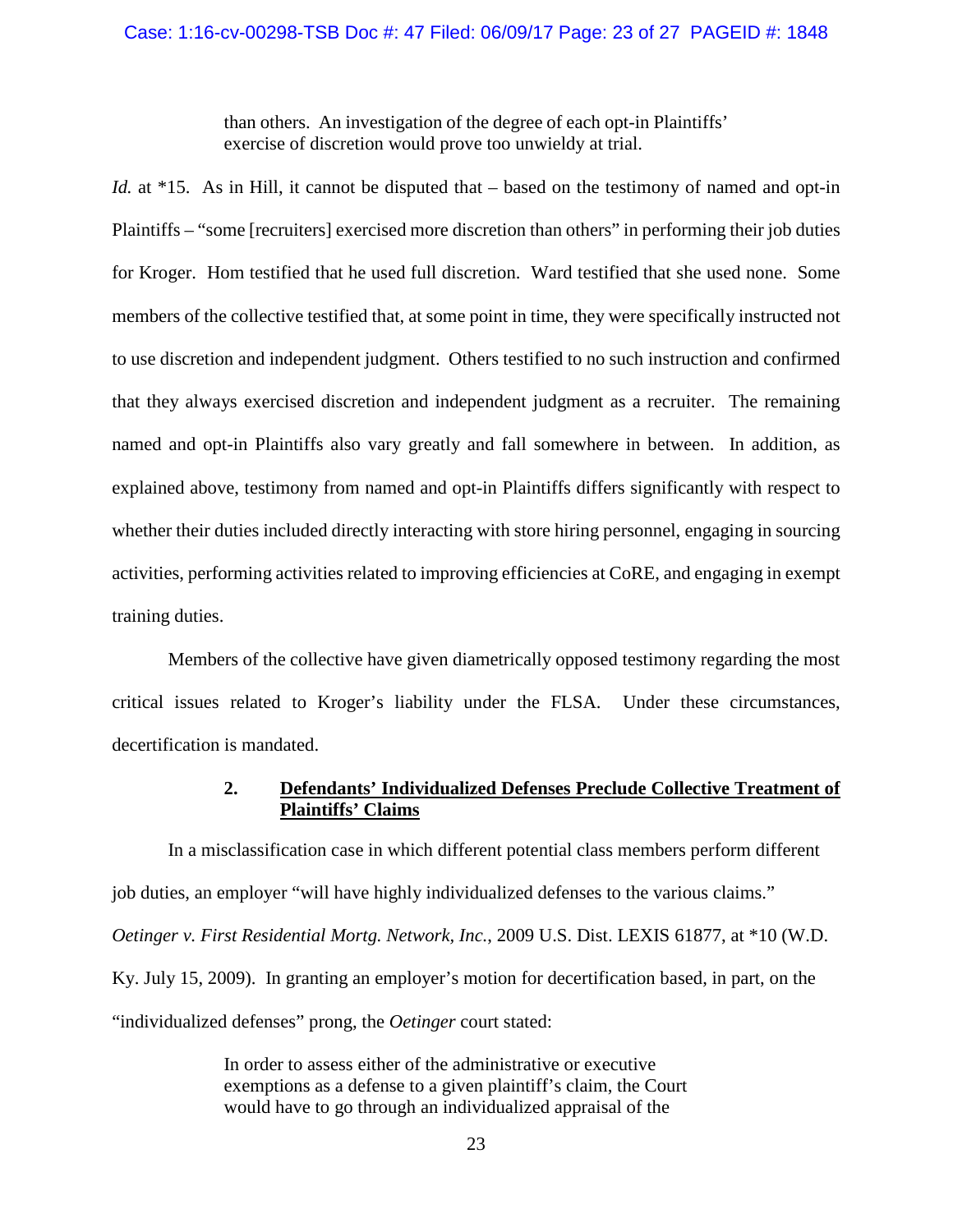employee's duties and responsibilities. General managers in charge of running the teams[] may assign different duties to those working under them. They may also put a larger emphasis on trying to acquire clients[] . . . versus spending more time with each client . . . . These facts, which will vary between individuals, will matter in determining whether the administrative exemption applies to the employee.

*Id.* 

The same is true here where, based on the testimony outlined above, there can be no question that the trier of fact will have "to go through an individualized appraisal" of each recruiter's actual job duties and responsibilities, which could vary by team, store assignments, supervisor, and the recruiter's individual circumstances. Indeed, Kroger's individualized defenses preclude the use of representative proof to establish liability. "Using representative proof is problematic if for every instance in which an opt-in plaintiff reported that she hired subordinates, there is an alternative response to the contrary." *Johnson v. Big Lots Stores, Inc.*, 561 F. Supp. 2d 567, 586 (E.D. La. 2008). Relying on *Johnson*, the court in *Beauperthuy v. 24 Hour Fitness USA, Inc.*, 772 F. Supp. 2d 1111 (N.D. Ca. Feb. 24, 2011), decertified a collection action involving fitness center managers where "for every manager who says one thing about his other job duties and responsibilities, another says the opposite." *Id.* at 1133. This is exactly the case here, where named and opt-in Plaintiffs have testified to varying job duties and varying levels of discretion and independent judgment based on their particular circumstances. As a result, Kroger's administrative exemption defense would have to be analyzed separately with respect to each individual.

Representative proof simply will not work in this case. Therefore, because the collective treatment of Plaintiffs' allegations would deny Kroger its right to assert its defenses to each individual's claim, the collective action should be decertified.

24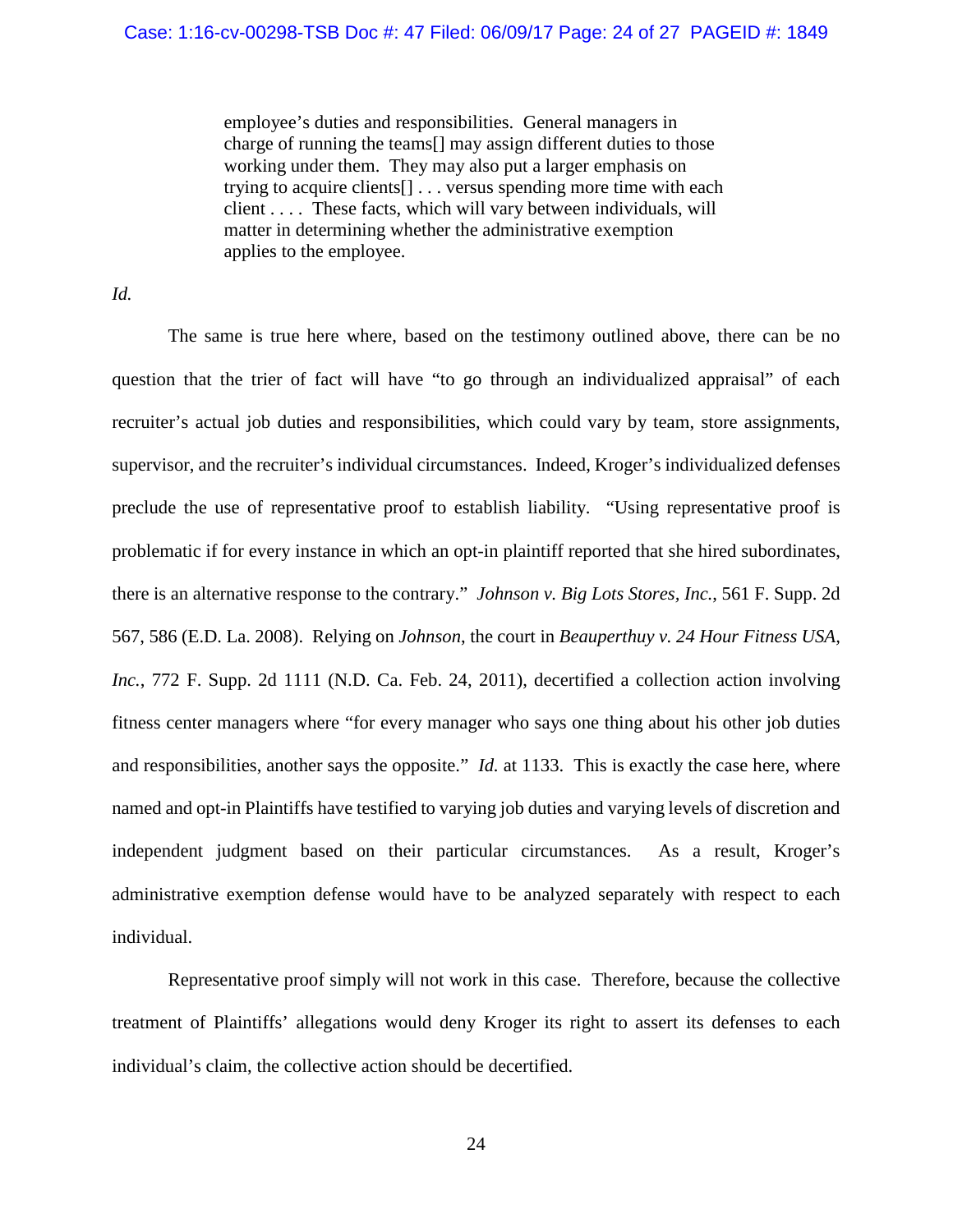## **3. Fairness and Judicial Economy Disfavor Collective Treatment of Plaintiffs' Claims**

Lastly, considerations of fairness and judicial economy would be harmed, not advanced, should this matter proceed as a collective action. A collective action may benefit litigants and the judiciary to the extent it (1) lowers the cost to plaintiffs to vindicate their rights by pooling resources and (2) resolves common issues of law and fact in one action. *Oetinger*, 2009 U.S. Dist. LEXIS 61877, at \*11 (citing *Hoffman-La Roche Inc. v. Sperling*, 493 U.S. 165, 170 (1989)). Where there is a "disparity between the duties, responsibilities, and amount of work performed by individuals," however, it "probably negates both benefits of a collective action." *Id.* This is because, in an administrative exemption case, a court would not be able to determine whether the stated exemption applies to the collective as a whole "and the individualized determinations may result in higher costs to plaintiffs." *Id.* Simply put, if the named and opt-in Plaintiffs are not similarly situated, "no judicial economy is to be gained by allowing their claims to proceed collectively. The only possible results are unfairness to [the employer] and manageability problems for the Court." *White v. Baptist Mem. Health Care Corp.*, 2011 U.S. Dist. LEXIS 52928 at \*40 (W.D. Tenn. May 17, 2011).

Here, a trial would have enormous fairness problems because Plaintiffs cannot establish that they and all opt-ins are similarly situated. To the contrary, each litigant's right to overtime compensation under the FLSA hinges on individual experiences and an individual application of the administrative exemption to those experiences. Courts that have considered similar claims and related defenses have determined that such claims are far too individualized and cannot be managed at trial. *See, e.g., White*, 2011 U.S. Dist. LEXIS 52928 at \*\*40-41. As one court held, it would be "senseless to proceed as a collective action when Plaintiffs' experiences . . . vary from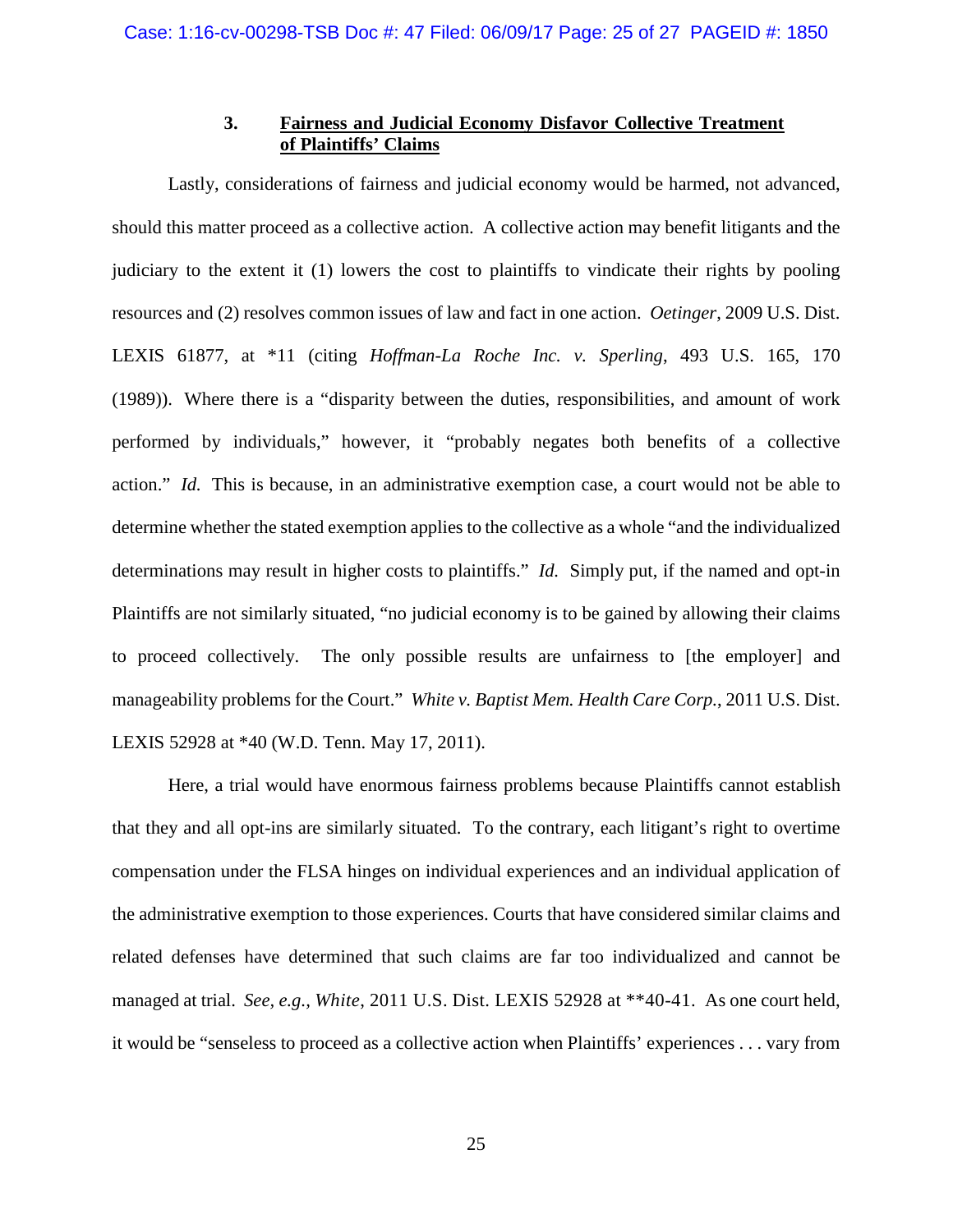#### Case: 1:16-cv-00298-TSB Doc #: 47 Filed: 06/09/17 Page: 26 of 27 PAGEID #: 1851

day to day, and from individual to individual." *Reed v. County of Orange*, 2010 U.S. Dist. LEXIS 6157, \*50-51 (C.D. Cal. 2010).

Additionally, as stated above, this case cannot proceed based on representative evidence. Plaintiffs have either testified that the various CoRE teams operate differently or that they do not have any personal knowledge about the experiences of any collective members working on different teams under different supervisors. (*See, e.g.,* Hardesty Dep. 42:21-43:1; Hom Dep. 53:16- 23; Rutledge Dep. 116:3-8; 138:22-139:1) Moreover, the record demonstrates that others' experiences are not proxies for one another.

On the other hand, Plaintiffs and the opt-ins would not be prejudiced if the collective action is decertified. Significant discovery has already been conducted, and Plaintiffs and the opt-ins are now aware of the various facts related to their potential claims. With this information in hand, opt-ins have a better understanding of the basis for individualized claims, and any person who is interested in pursuing his or her individual claim can do so.

For these reasons, fairness and judicial economy favor decertification of this matter.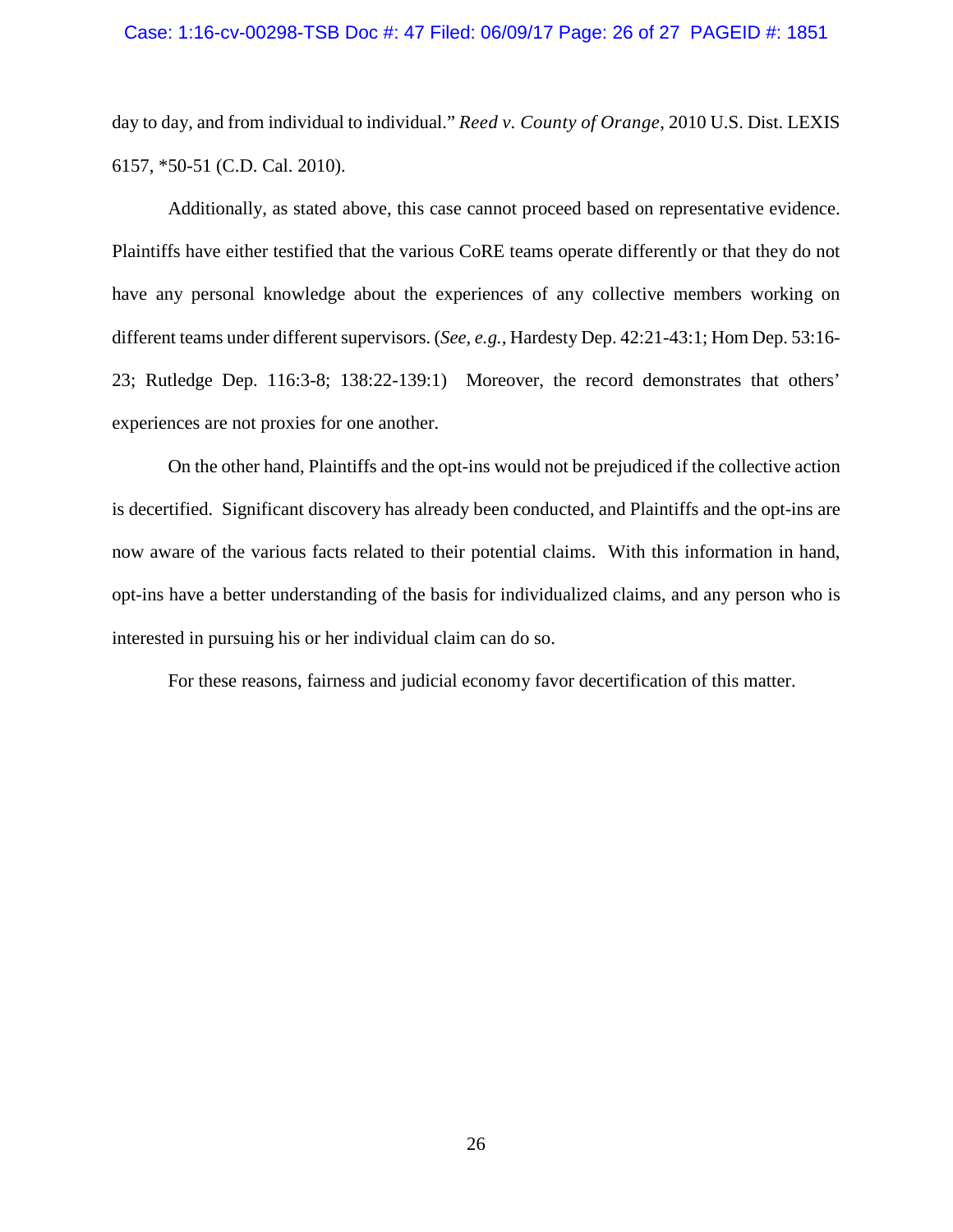### **IV. Conclusion**

Plaintiffs have not met their burden of showing that they and the other CoRE recruiters who have joined this litigation are "similarly situated." Therefore, Defendants' Motion for Decertification should be granted and the Court should dismiss the claims of the Opt-In Plaintiffs without prejudice.

Respectfully submitted,

*/s/ David K. Montgomery*  David K. Montgomery (0040276) Ryan M. Martin (0082385) Jackson Lewis PC PNC Center, 26<sup>th</sup> Floor  $201$  East  $5<sup>th</sup>$  Street Cincinnati, OH 45202 Telephone: (513) 898-0050 Facsimile: (513) 898-0051 David.Montgomery@jacksonlewis.com Ryan.Martin@jacksonlewis.com

*Attorneys for Defendants* 

# **Certificate of Service**

I HEREBY CERTIFY that on this 9th day of June, 2017, I electronically filed the foregoing document with the Clerk of the Court using CM/ECF. I also certify that the foregoing document is being served this day on all counsel of record via transmission of Notices of Electronic Filing generated by CM/ECF or in some other authorized manner for those counsel or parties who are not authorized to receive electronically Notices of Electronic Filing.

> */s/ David K. Montgomery*  David K. Montgomery

4842-3568-5450, v. 1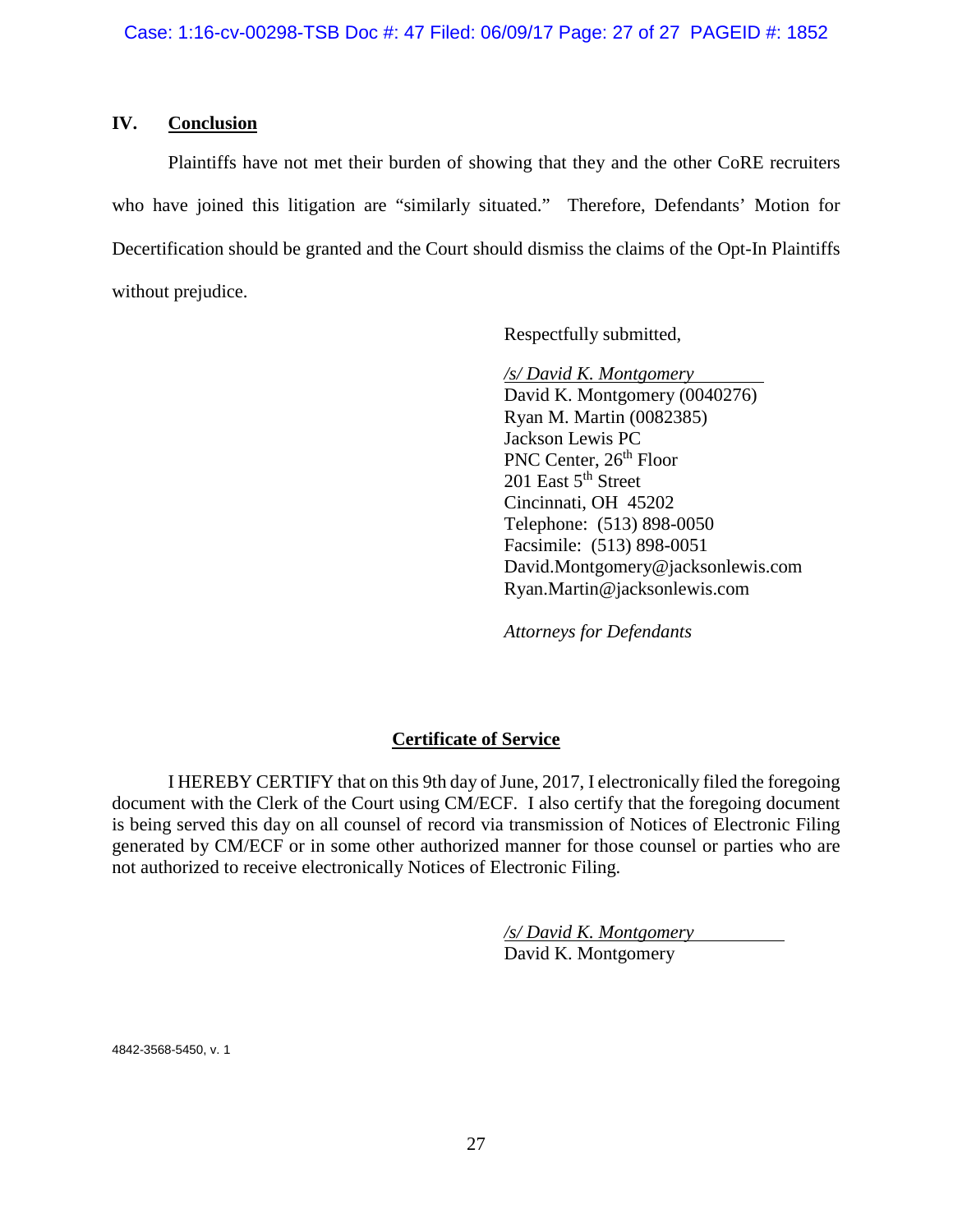Case: 1:16-cv-00298-TSB Doc #: 47-1 Filed: 06/09/17 Page: 1 of 4 PAGEID #: 1853

## UNITED STATES DISTRICT COURT **SOUTHERN DISTRICT OF OHIO WESTERN DIVISION**

| Joseph Hardesty, et al.                           | Case No.: 1:16-cv-00298                                                                                                                                                                                                                                                                |
|---------------------------------------------------|----------------------------------------------------------------------------------------------------------------------------------------------------------------------------------------------------------------------------------------------------------------------------------------|
| Plaintiffs,                                       | Judge Black                                                                                                                                                                                                                                                                            |
| VS.                                               |                                                                                                                                                                                                                                                                                        |
| $\footnotesize{\textsf{-The Kroger Co., et al.}}$ | the control of the control of the control of the<br>the control of the control of the control of the control of the control of<br><b>Contract</b><br>contract and a<br>and the control of the control of the control of the control of the control of the control of the control of th |
| Defendants                                        | <b>ALCOHOL:</b><br>$\bullet$                                                                                                                                                                                                                                                           |

# **DECLARATION UNDER PENALTY OF PERJURY OF DONALD "BUCK" MOFFETT PURSUANT TO 28 U.S.C. § 1746**

I am Donald "Buck" Moffett and I am currently employed by Kroger as the Senior Director of Training and Leadership Development. From August 2014 through January 2016, I was employed by Kroger as the Director of the Center of Recruiting Excellence ("CoRE"). I am of legal age and competent to testify with respect to the matters stated below.

 $1.$ Prior to the creation of CoRE, Kroger stores were tasked with hiring their own personnel.

As Kroger's footprint continued to expand, the Company began developing a  $2.$ centralized recruiting operation.

Ultimately, Kroger developed CoRE with the objective of strengthening the 3. quality of hires into hourly store positions through a dedicated team of recruiters who would conduct an individualized assessment of candidates.

CoRE's stated purpose is "to provide stores with the highest quality candidates, 4. supporting our business initiatives."

On October 31, 2014, Kroger began hiring full-time CoRE recruiters. 5.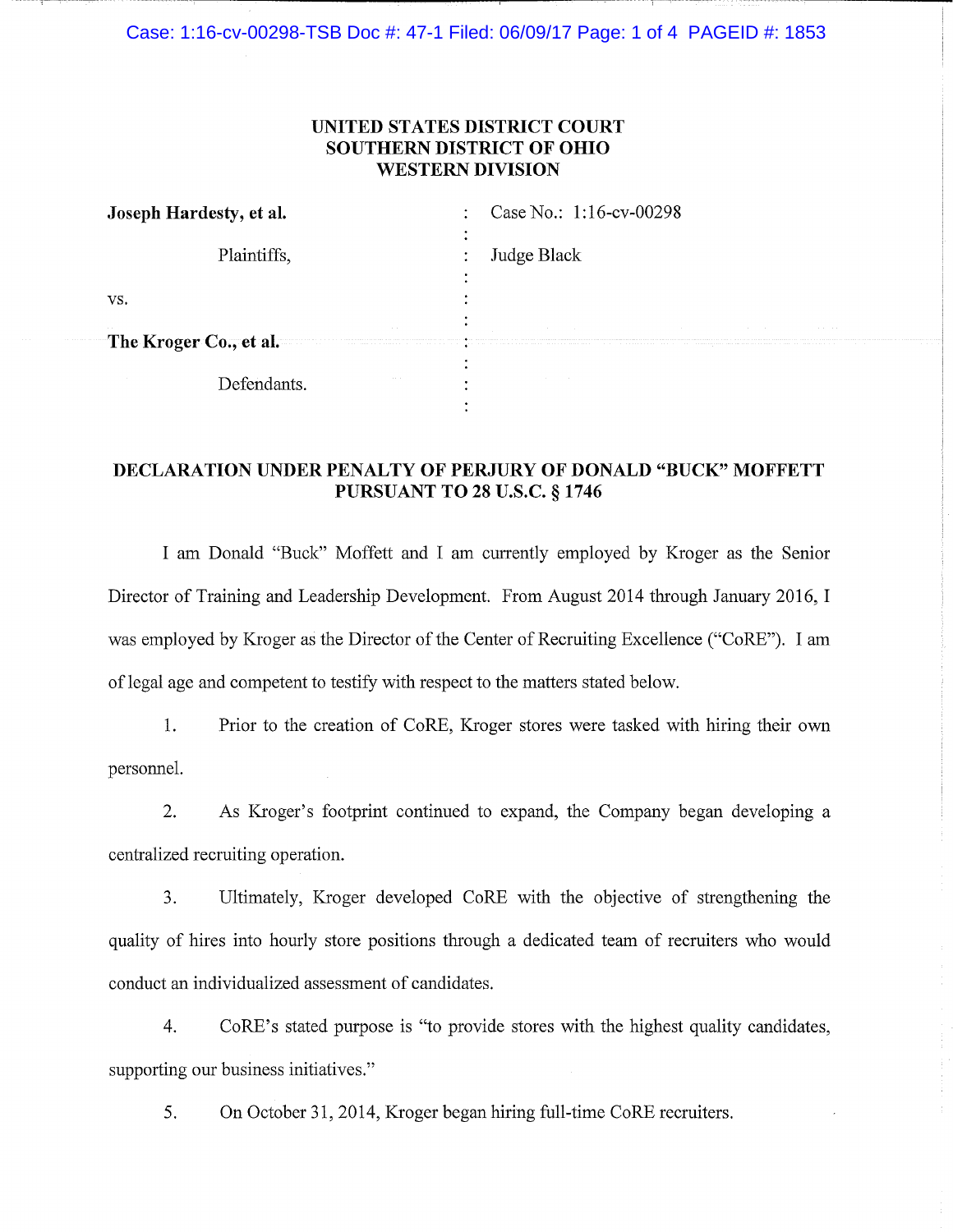6. From approximately June 2014 to October 31, 2014, Kroger utilized KoncertIT as an intermediary between CoRE and various staffing agencies to fill recruiter positions during a "proof of concept" phase.

7. During this "proof of concept" phase, CoRE utilized contracted recruiters to support a small portion of Kroger's operations in order to develop and implement various recruiting processes. Kroger provided KoncertIT with a contracted hourly rate for the contracted recruiters, but the Company does not know how KoncertIT or any other staffing agency paid its employees.

I, Donald "Buck" Moffett, declare under penalty of perjury under the laws of the United States of America that the foregoing is true and accurate.

Drwld Strffelt

4811-1754-6058, v. 1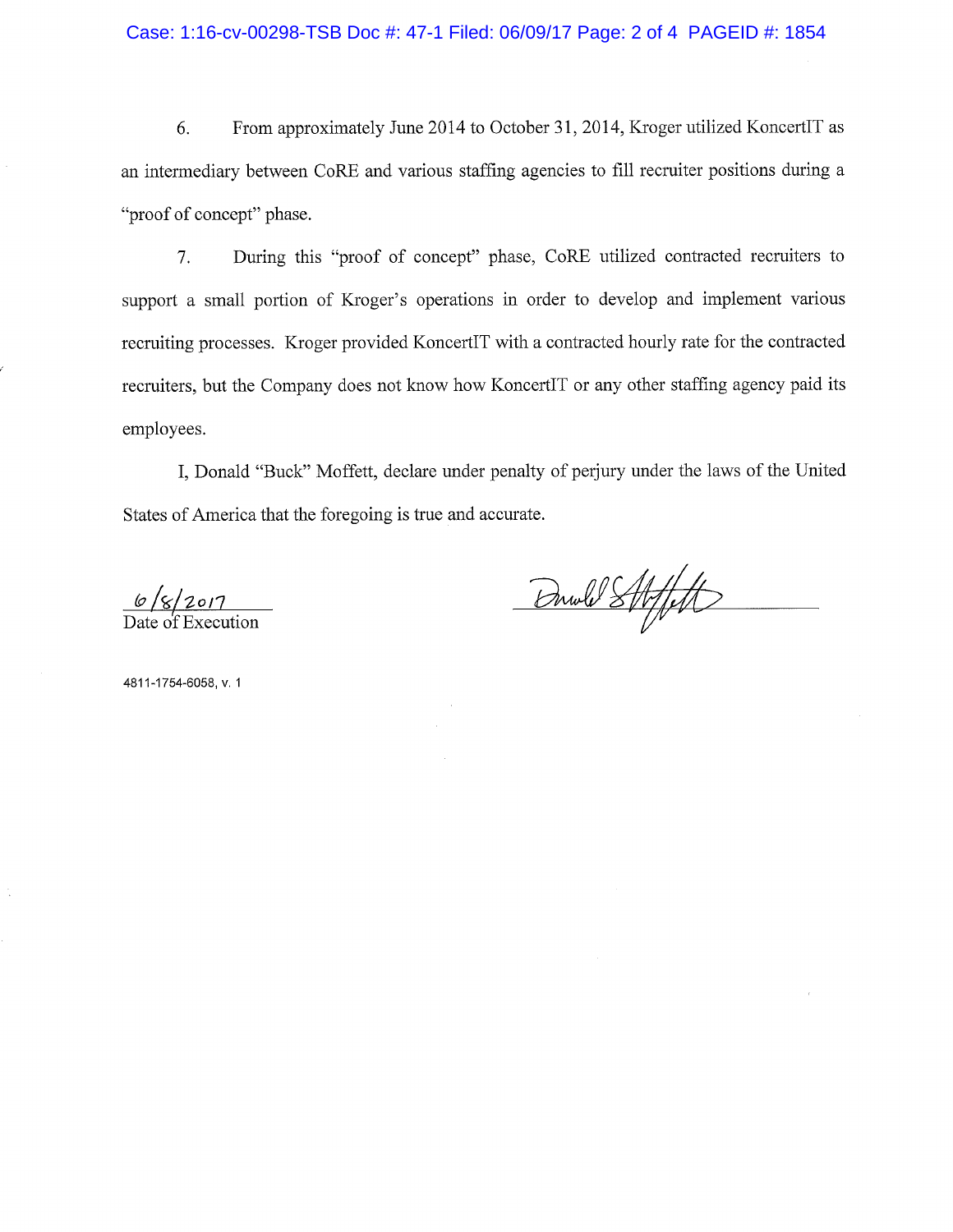Case: 1:16-cv-00298-TSB Doc #: 47-1 Filed: 06/09/17 Page: 3 of 4 PAGEID #: 1855

6. From approximately June 2014 to October 31, 2014, Kroger utilized KoncertIT as an intermediary between CoRE and various staffing agencies to fill recruiter positions during a "proof of concept" phase.

7. During this "proof of concept" phase, CoRE utilized contracted recruiters to support a small portion of Kroger's operations in order to develop and implement various recruiting processes. Kroger provided KoncertIT with a contracted hourly rate for the contracted recruiters, but the Company does not know how KoncertIT or any other staffing agency paid its employees.

I, Donald "Buck" Moffett, declare under penalty of perjury under the laws of the United States of America that the foregoing is true and accurate.

 $\frac{6}{8}$ / $\frac{2017}{20}$ <br>Date of Execution

Drwld Strfft

4811-1754-6058, v. 1